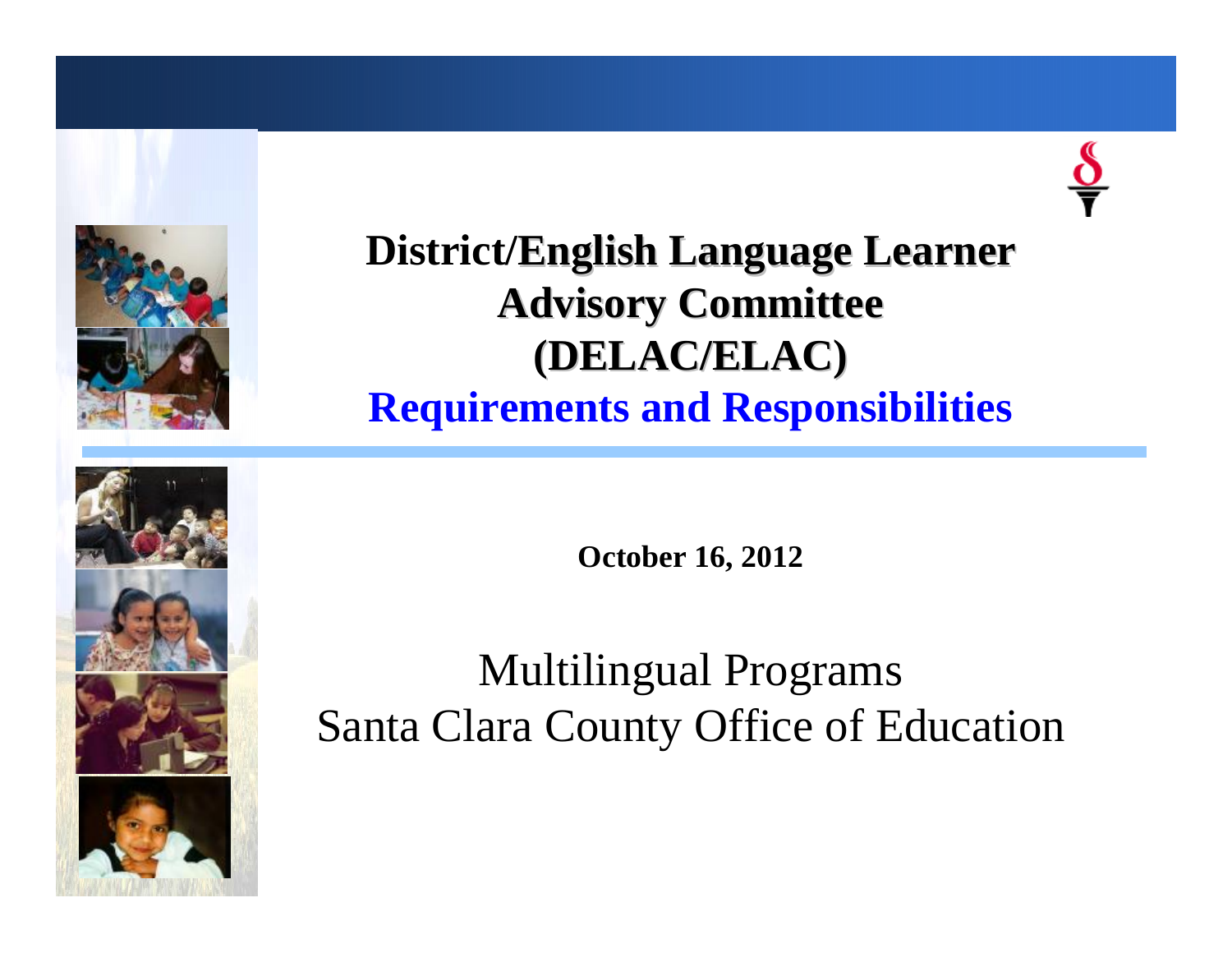### **Objectives**



Understand English Learner Advisory Committee (ELAC) and District-level English Learner Advisory Committee (DELAC)

- 1. Requirement
- 2. Responsibilities
- **3. Composition Requirements**
- 4. Elections
- 5. Training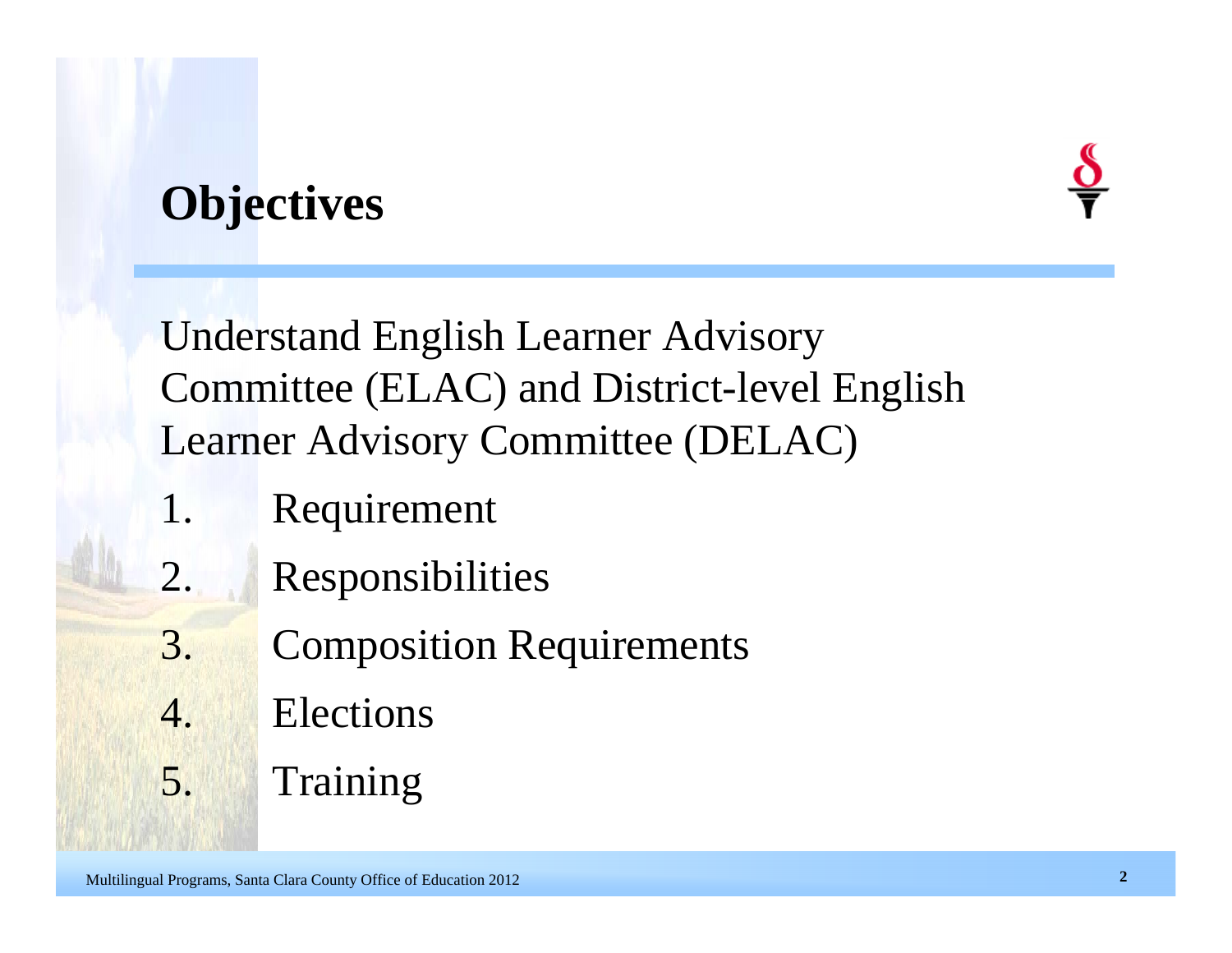### **Topics**



I. DELAC Requirements and Responsibilities

- II. ELAC Requirements and Responsibilities
- III. Resources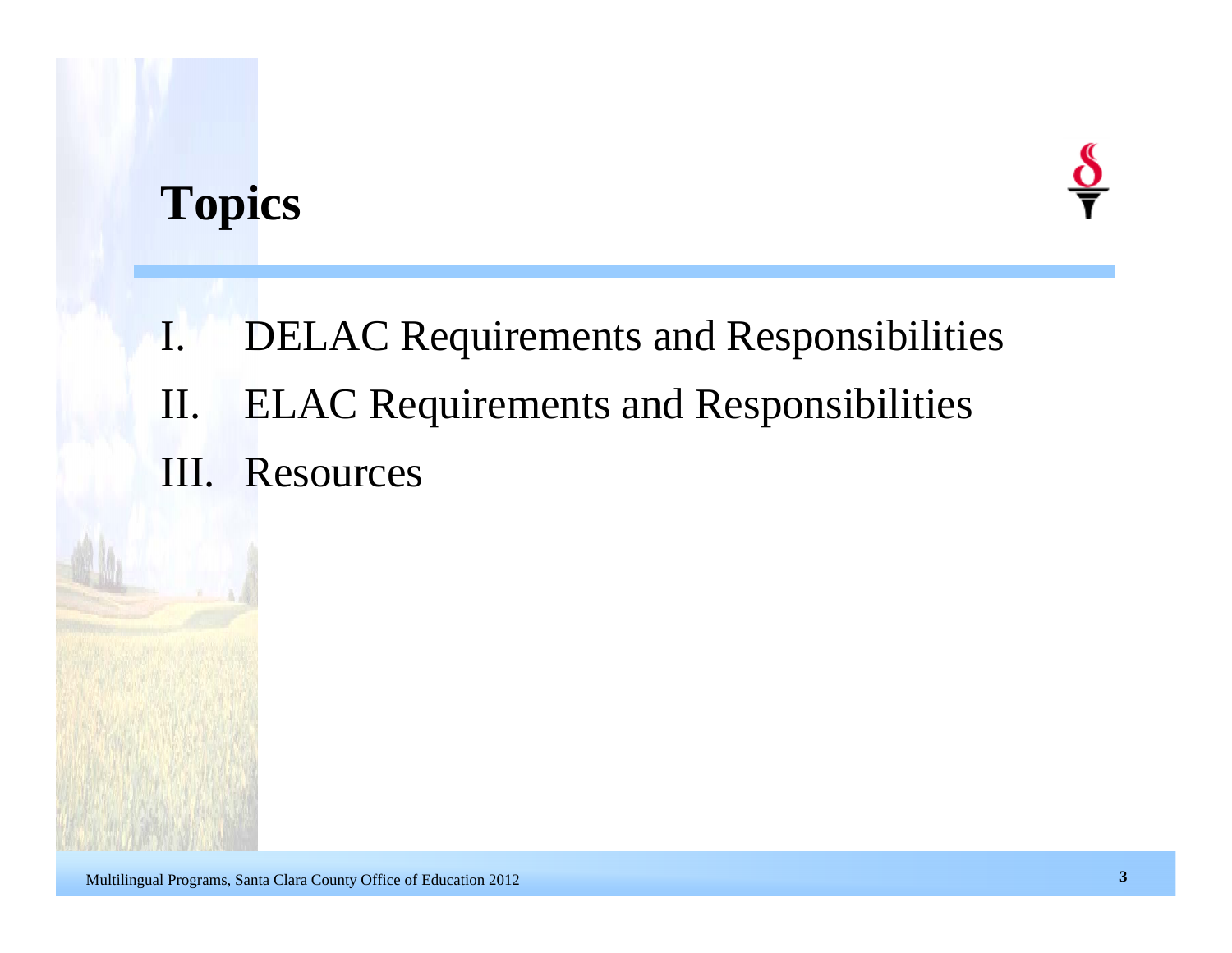# **Goal for Involving All EL Parents/Guardians**



To be active participants in assisting their children to:

- Attain English proficiency.
- Meet CA academic standards expected of all students.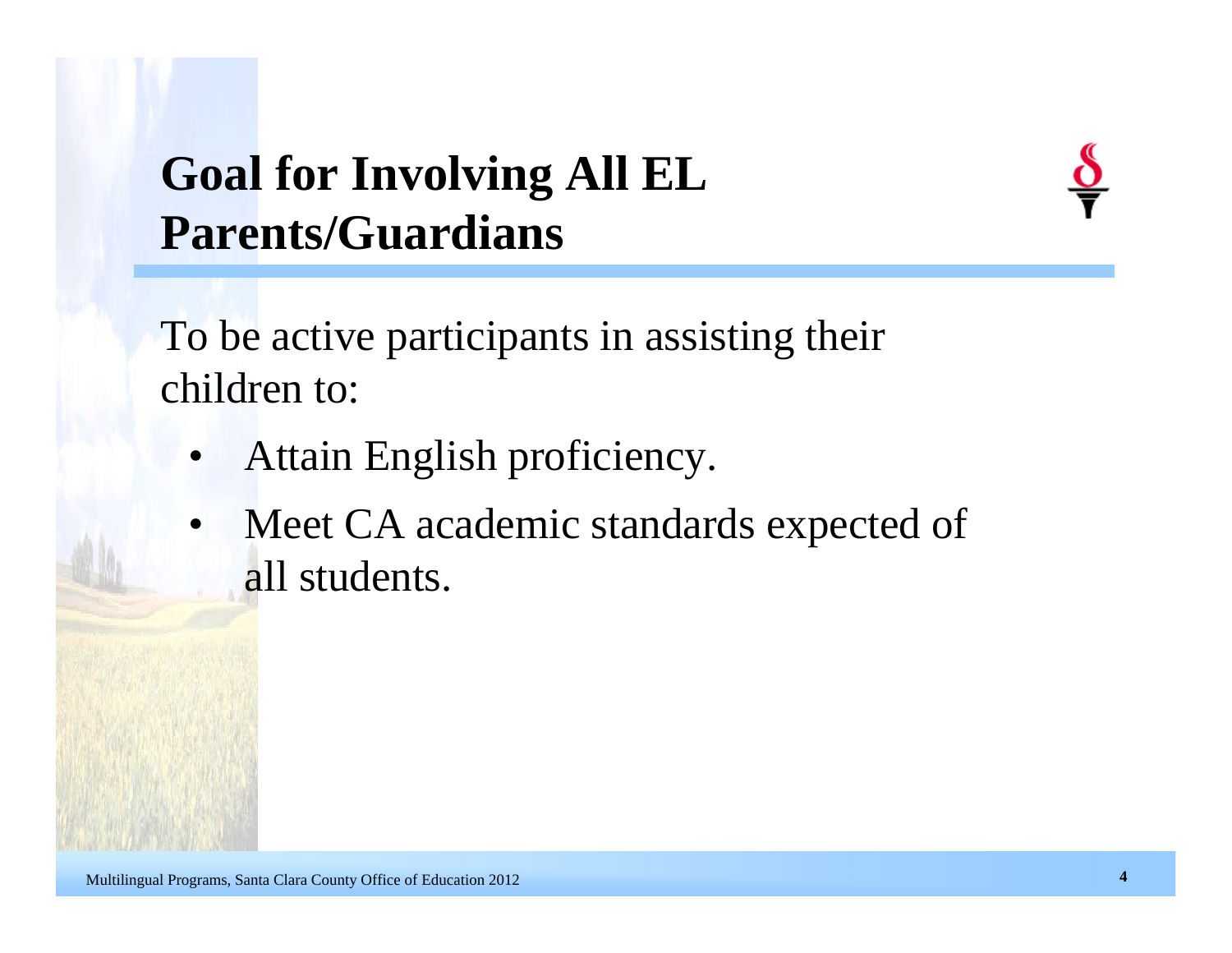

### **DELAC/ELAC Benefits**

- 1. It is a means for receiving training.
- 2. It is a means for receiving information on programs and their effectiveness.
- 3. It is a way for parents to participate.
- 4. It is a way to become aware of English Learners' academic progress.
- 5. It is a way to make recommendations regarding education issues for English Learners.
- 6. It is a way to develop and exercise leadership.

DELAC/ELAC Trainer of Trainers Manual, San Diego County Office of Education, 2005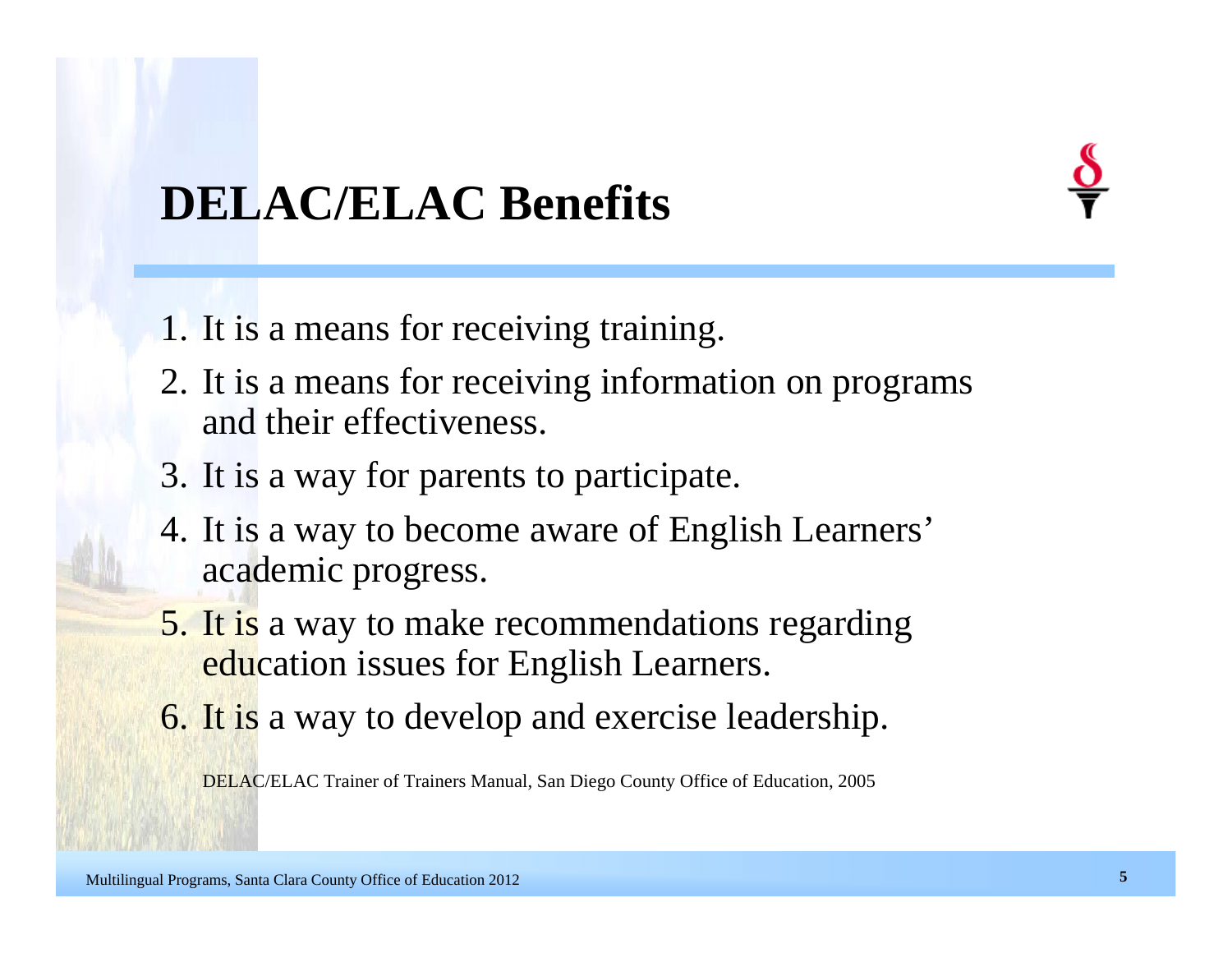### **DELAC Requirement**



Each California public school district, grades kindergarten through 12, with 51 or more English learners must form a District-level English Learner Advisory Committee (DELAC) or subcommittee of an existing district-wide advisory committee.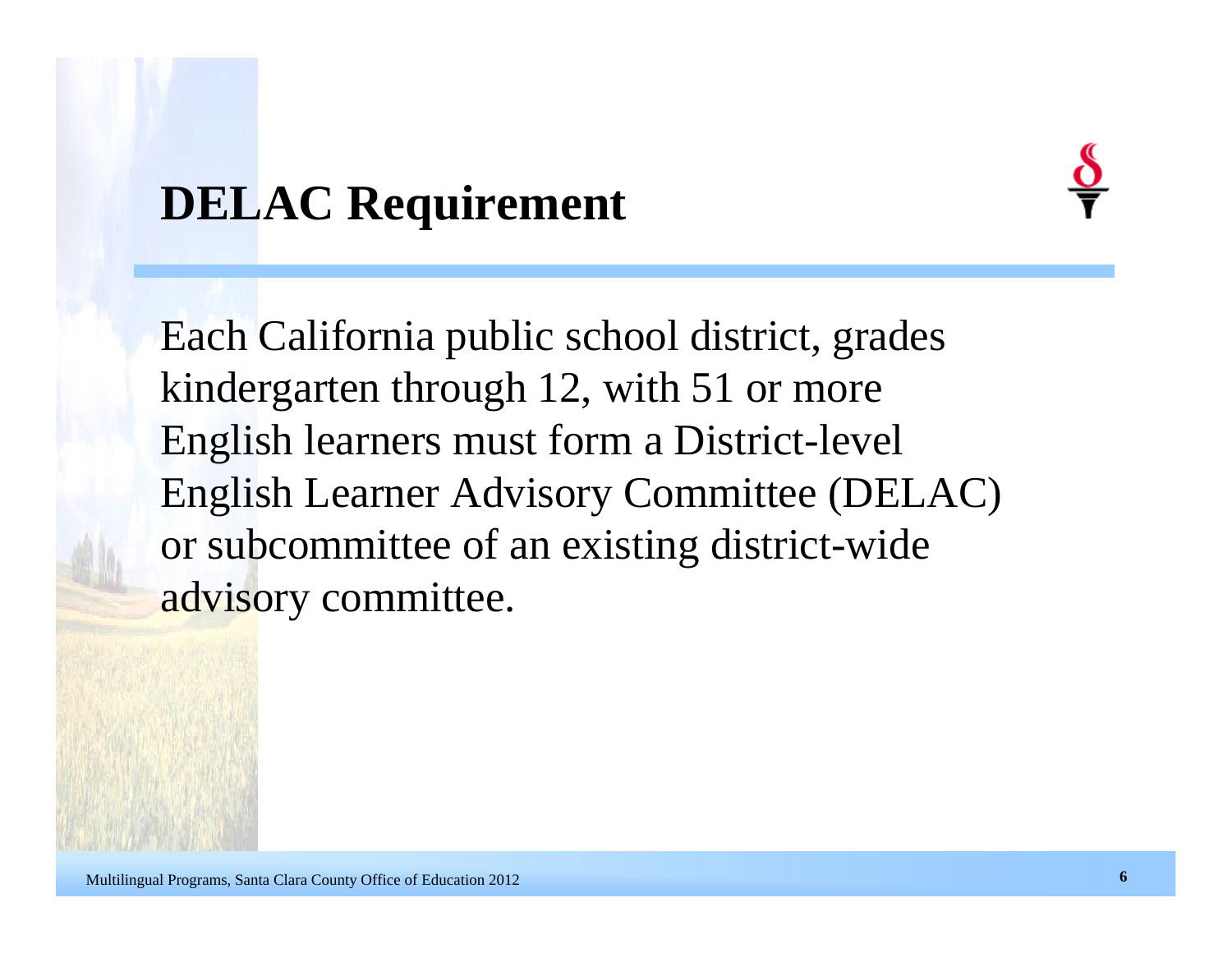

### **DELAC Legal References**

- California Education Code sections 35147 (c), 52176 (b), and (c), 62002.5, and 64001 (a)
- *California Code of Regulations*, Title 5, Section 11308 (b), (c), and (d)
- 20 *United States Code* Section 6312 (g)(4)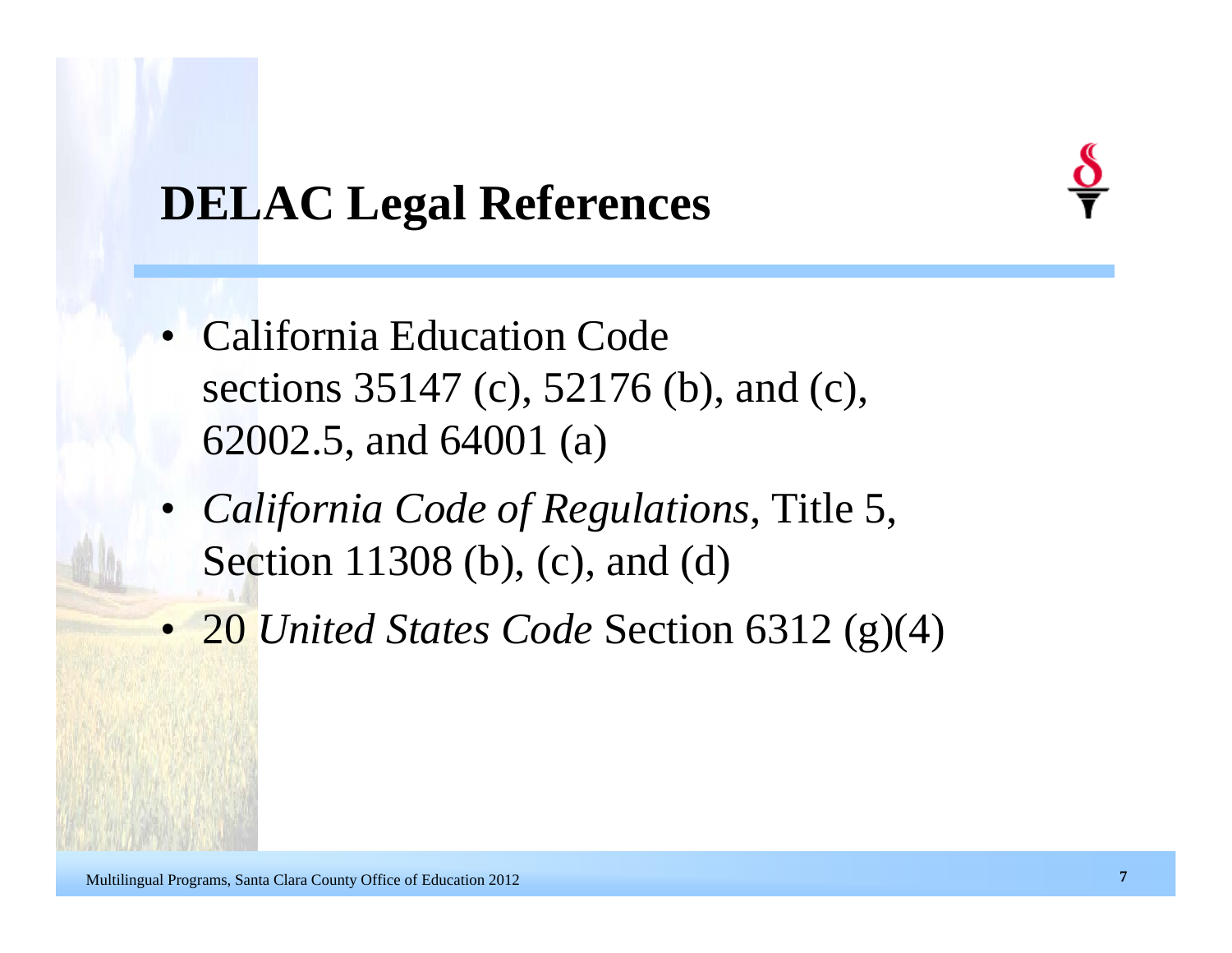### **DELAC Responsibilities**

- 1. The DELAC advises the district's local governing board on programs and services for English Learners.
- 2. The DELAC advices the district's local governing board on the following tasks:
	- *a. Development or revision of a district master plan of education programs and services for English learners, taking into consideration the actions planned in the Single School Plans for Student Achievement for each school.*
	- *b. Conducting a district-wide needs assessment on a school-byschool basis.*
	- *c. Establishment of district program, goals, and objectives for programs and services for English learners, i.e. funding*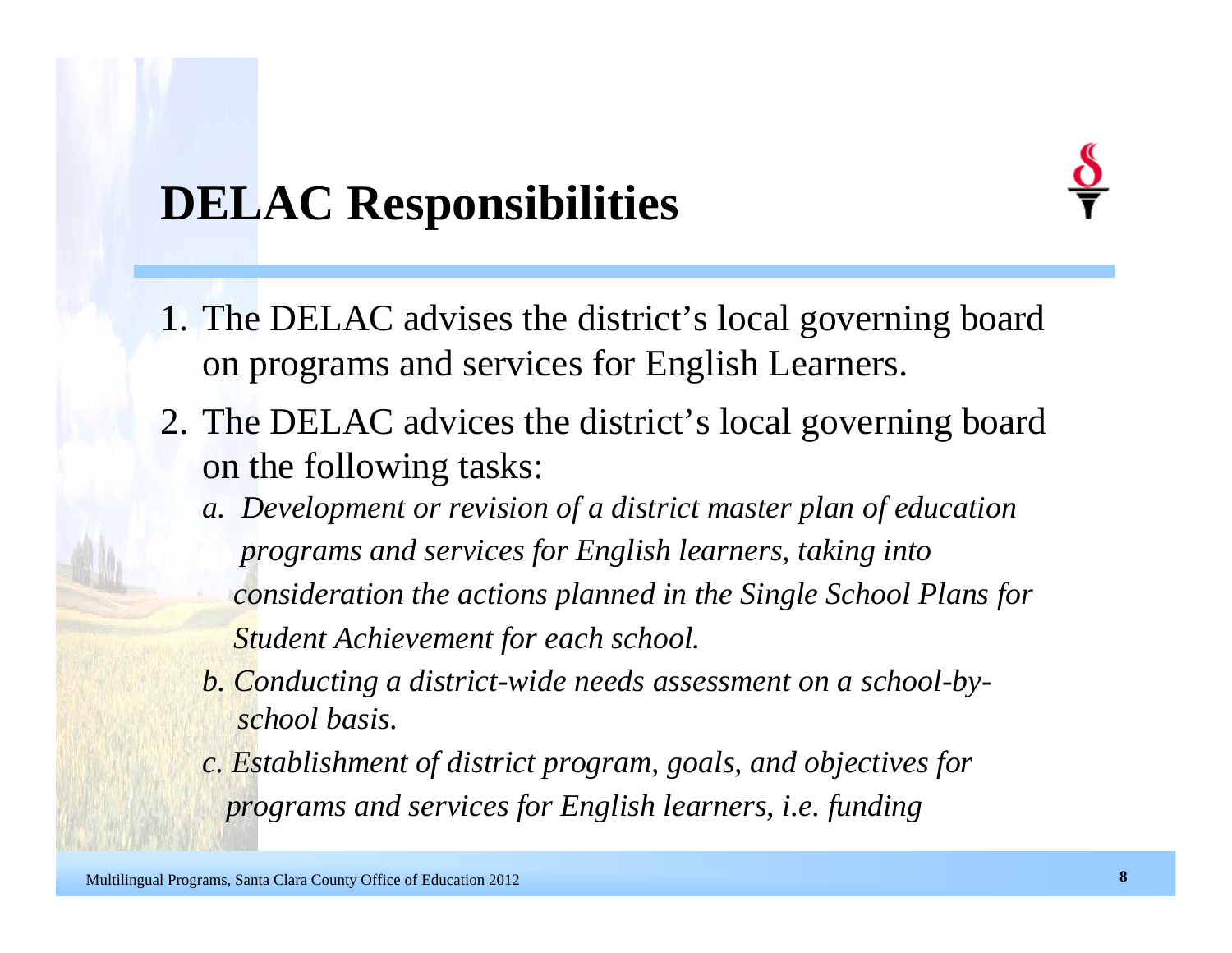### **DELAC Responsibilities**

- *d. Development of a plan to ensure compliance with any applicable teacher and instructional aide requirements.*
- *e. Administration of the annual language census for the district e.g., procedures and forms.*
- *f. Review and comment on the district's reclassification procedures.*
- *g. Review and comment on the written notifications required to be sent to parents and guardians.*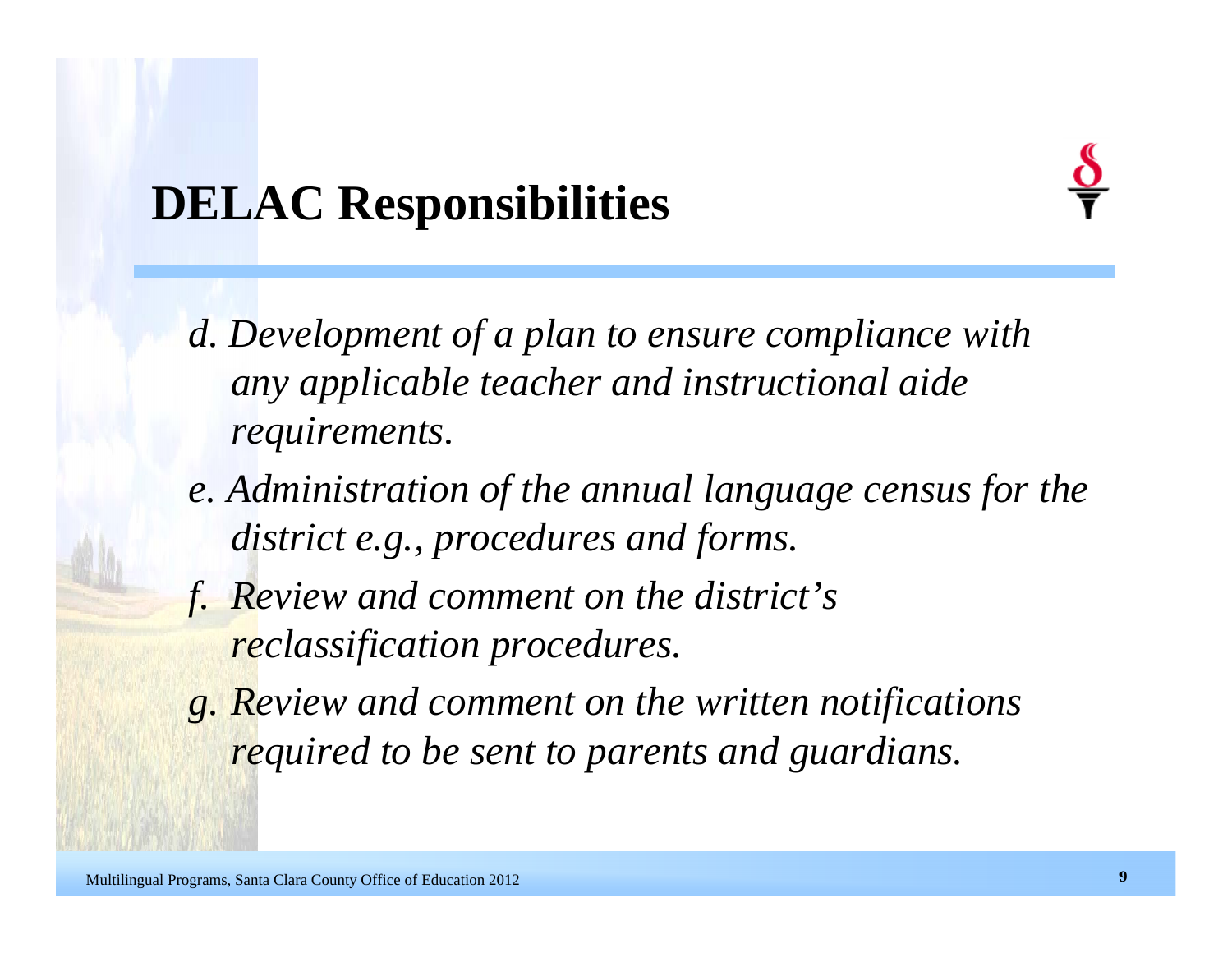# **DELAC Composition Requirements**

Parents or guardians of English learners not employed by the district must constitute a majority membership (51 percent or more) of the committee.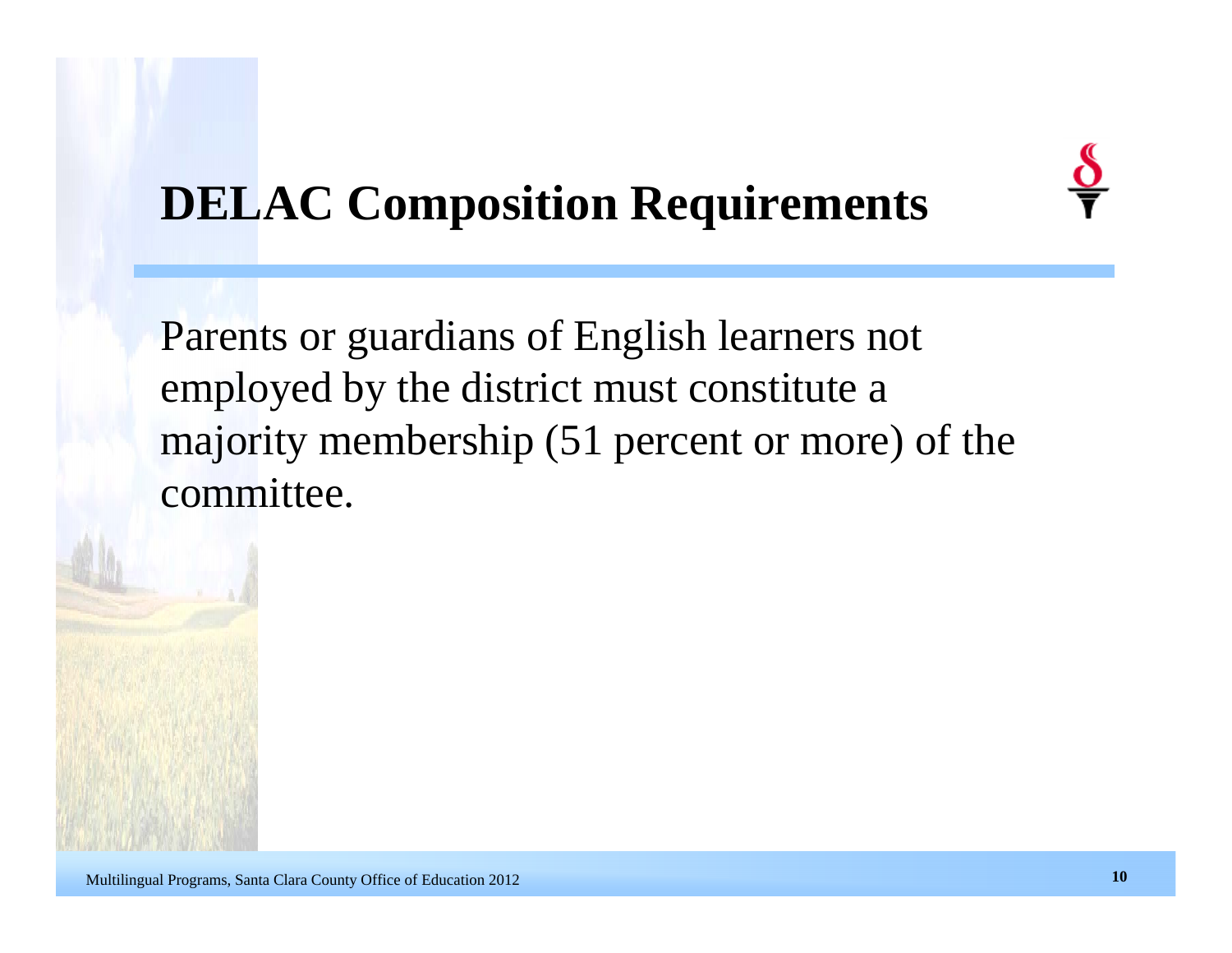### **DELAC Elections**



1. Each school's English Learner Advisory Committee (ELAC) must have the opportunity to elect at least one of its members to be a site representative in the DELAC.

2. If the district has 31 or more ELACs, it may use a system of proportional or regional representation.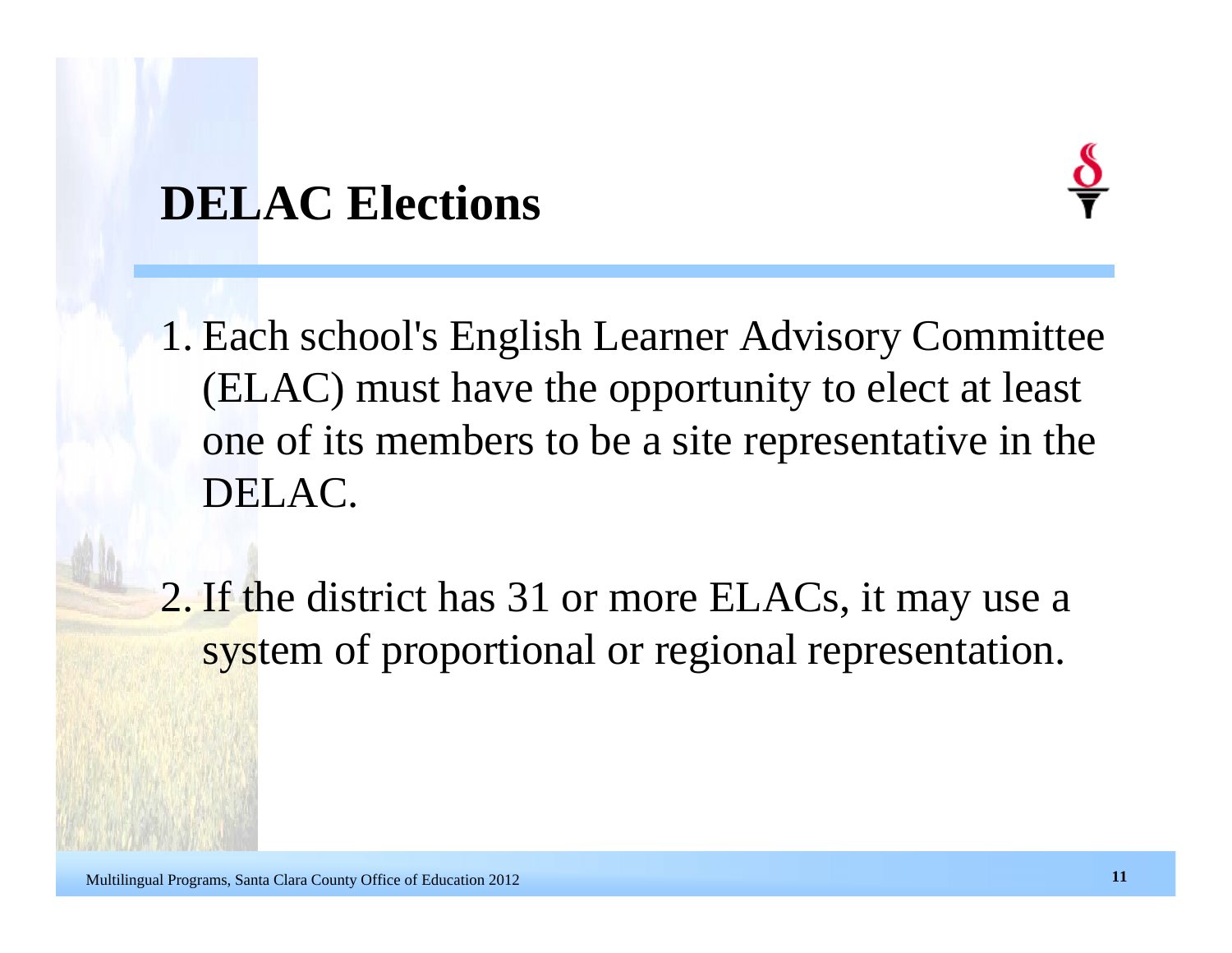### **DELAC Officer Duties**

The chairperson shall:

- *1. Preside at all meetings of the DELAC*
- *2. Represent the DELAC at all district parent meetings*
- *3. Sign all letters, reports and other communications of the DELAC to the local board and California Department of Education*

The vice-chairperson shall:

- *1. Represent the chairperson or the DELAC assigned duties*
- *2. Substitute for the chairperson in his or her absence*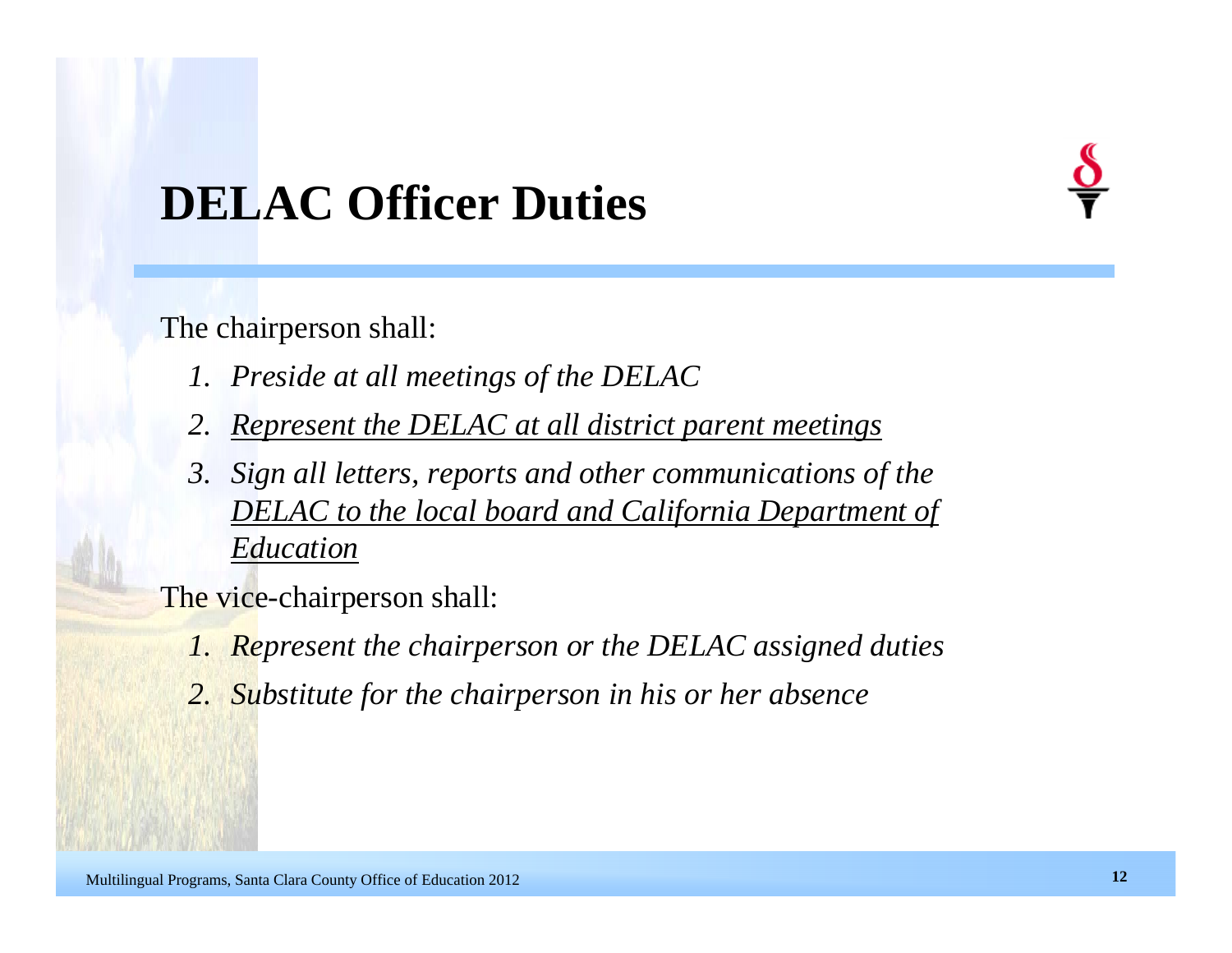### **DELAC Officer Duties**

The secretary shall:

- *1. Keep minutes of all regular and special meetings of the DELAC*
- *2. Promptly transmit to each member and each ELAC chairperson copies of the minutes of DELAC meetings*
- *3. Serve as custodian of the DELAC records*
- *4. Maintain a list of the address, phone number, school of residence, and term of office of each ELAC member*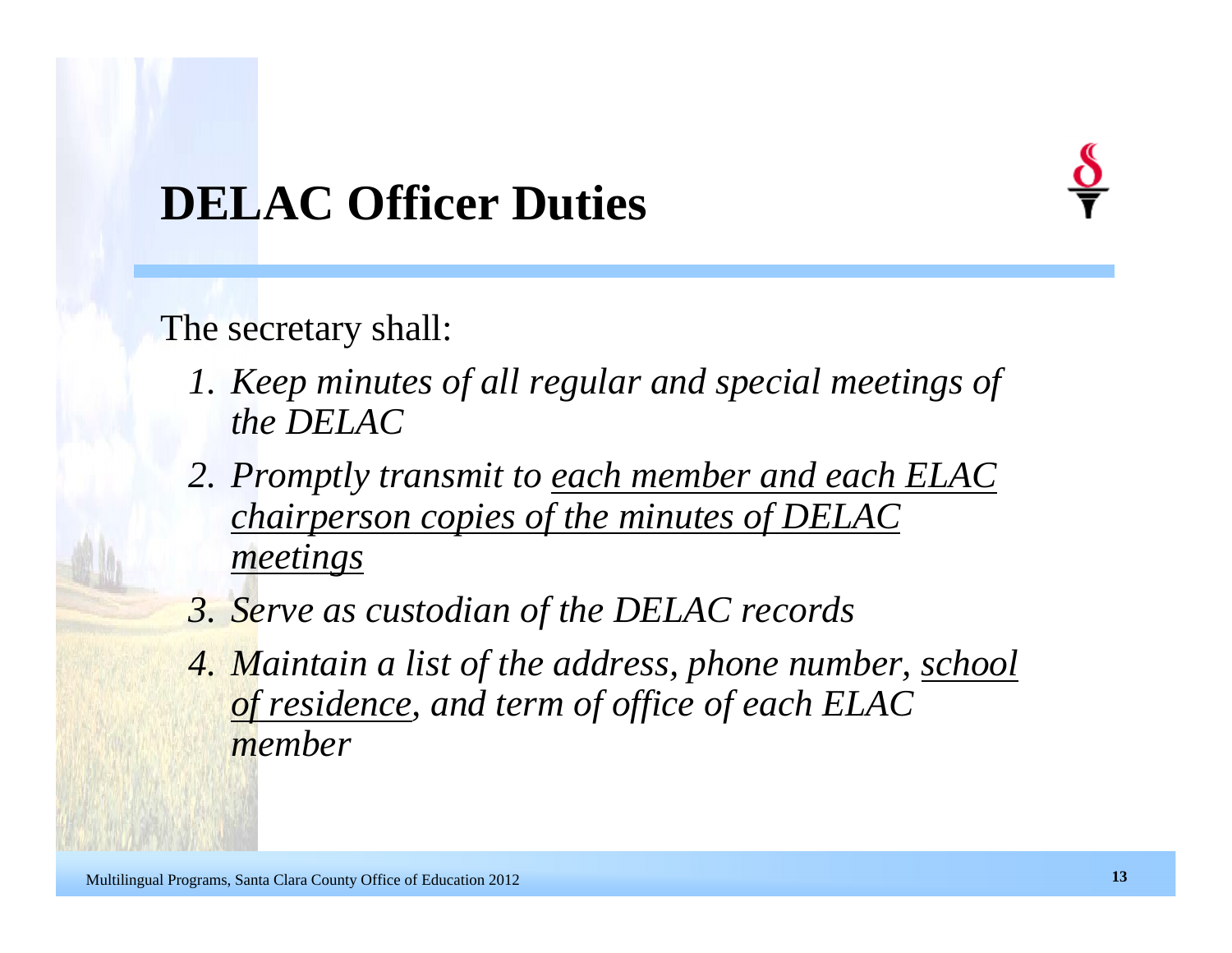### **DELAC Training**

The district must provide the appropriate training and materials to assist each the DELAC member carry out his or her legally required advisory responsibilities (guidelines to review the School Plan for Student Achievement, school student achievement data, school language census data, school program/courses and interventions for EL students, templates to report to other committees, other services offered by the school and community agencies)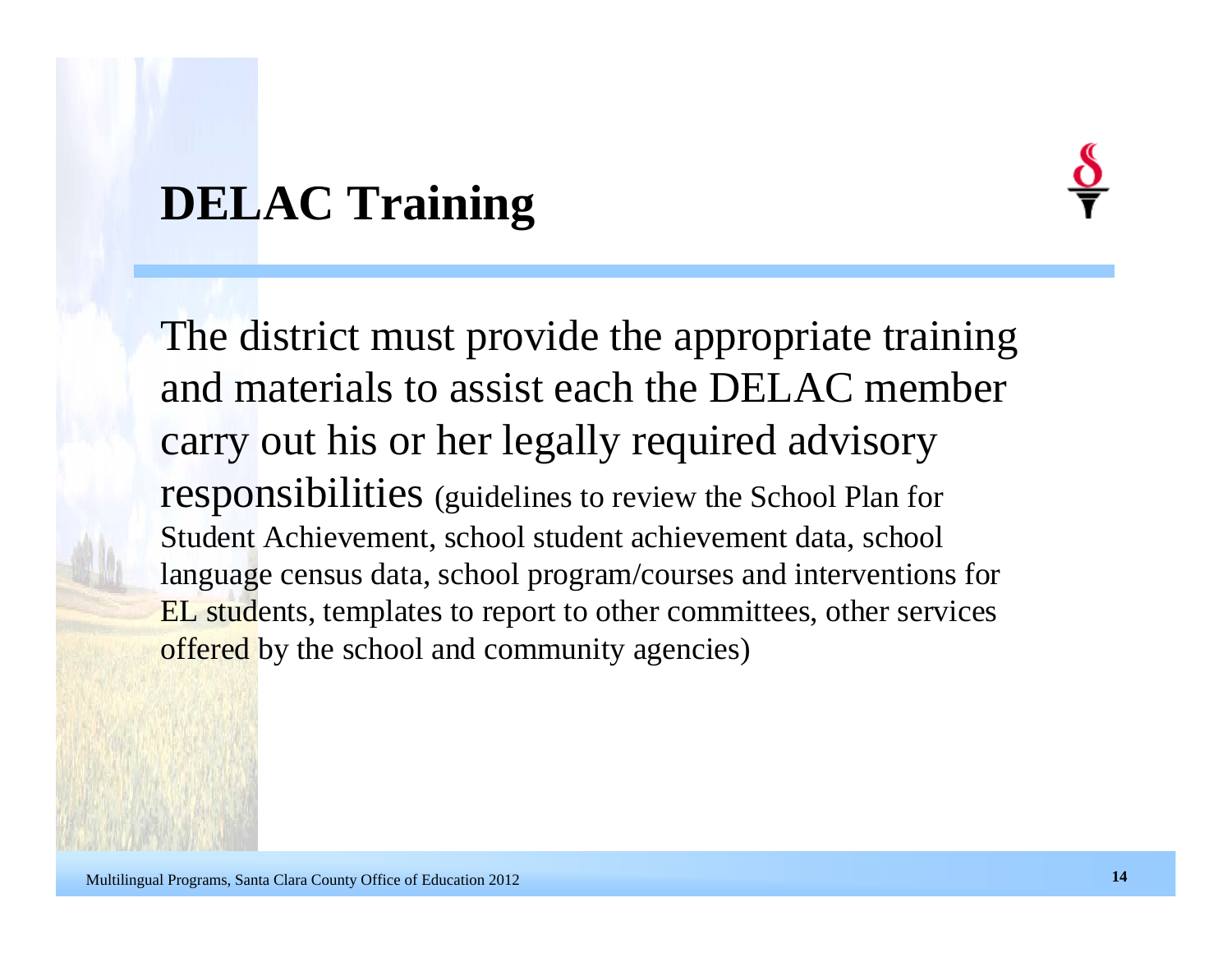### **DELAC Training**

Training planned in full consultation with DELAC members. Economic Impact Aid-Limited English Proficient and/or district funds may be used to cover costs of training and attendance of DELAC members. This includes costs for child care, translation services, meals, and other reasonable expenses.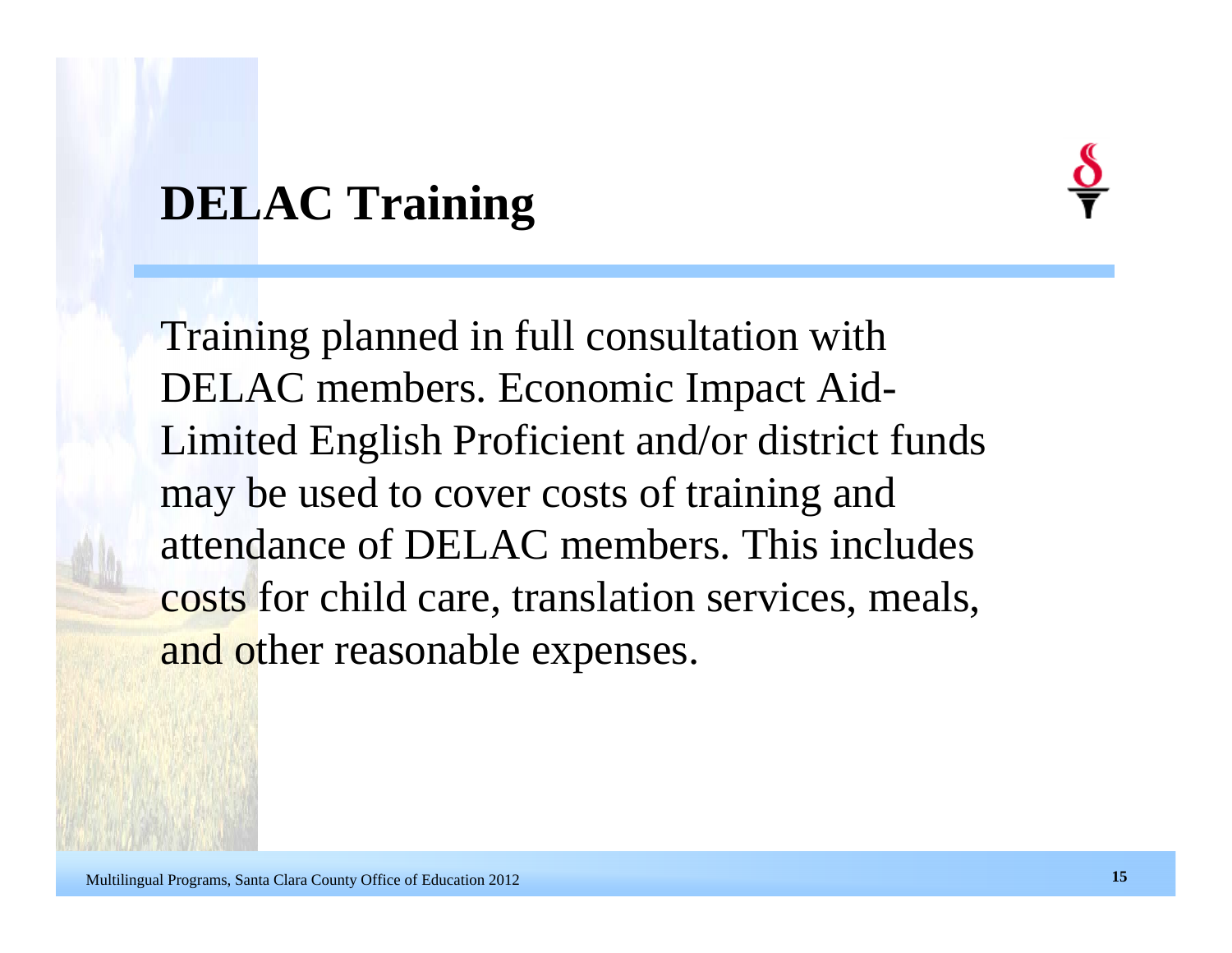### **ELAC Requirement**

Each California public school, grades kindergarten through 12, with 21 or more English learners must form an English Learner Advisory Committee (ELAC)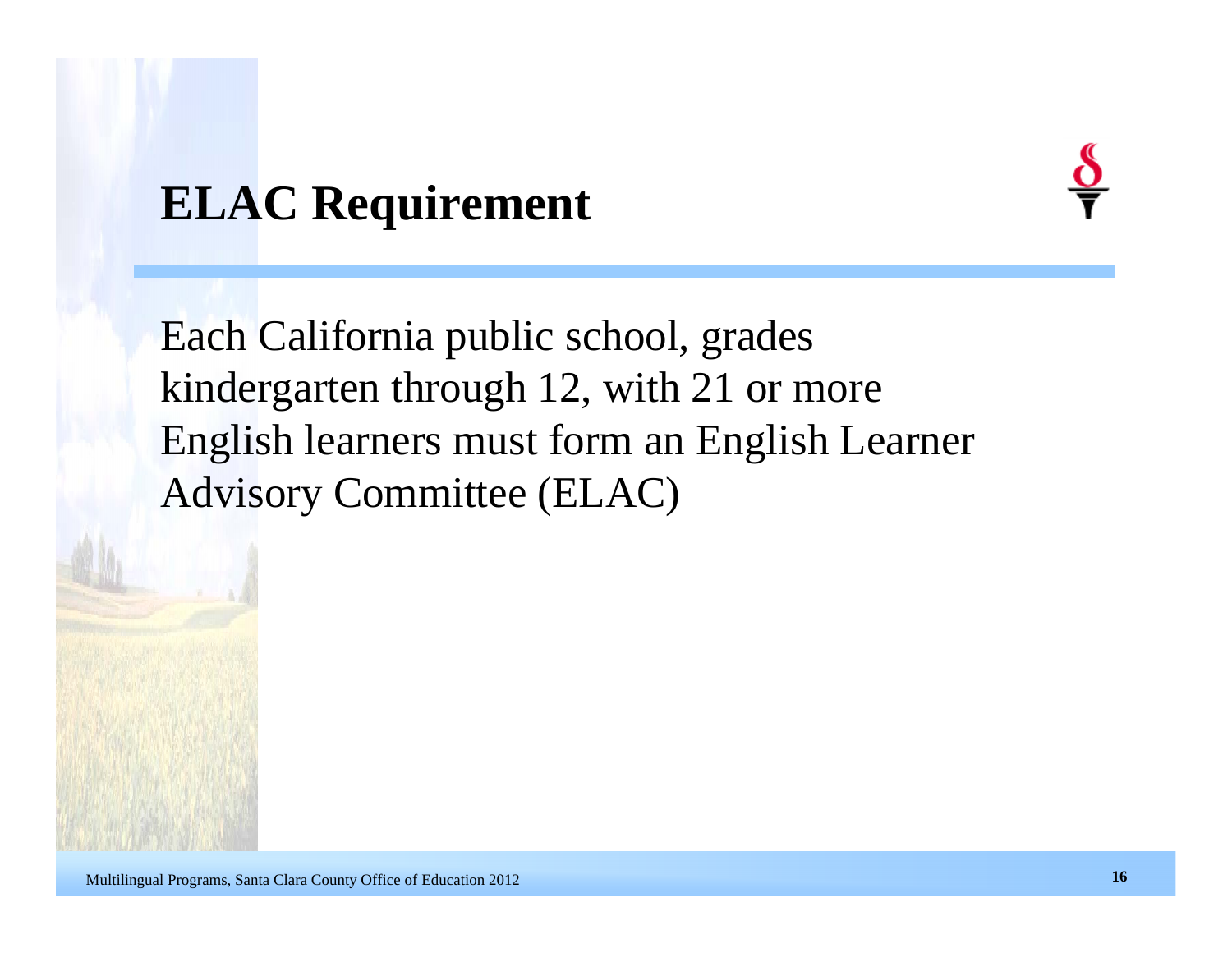### **ELAC Legal References**

- California Education Code sections 35147 (c), 52176 (b), and (c), 62002.5, and 64001 (a)
- *California Code of Regulations*, Title 5, Section 11308 (b), (c), and (d)
- 20 *United States Code* Section 6312 (g)(4)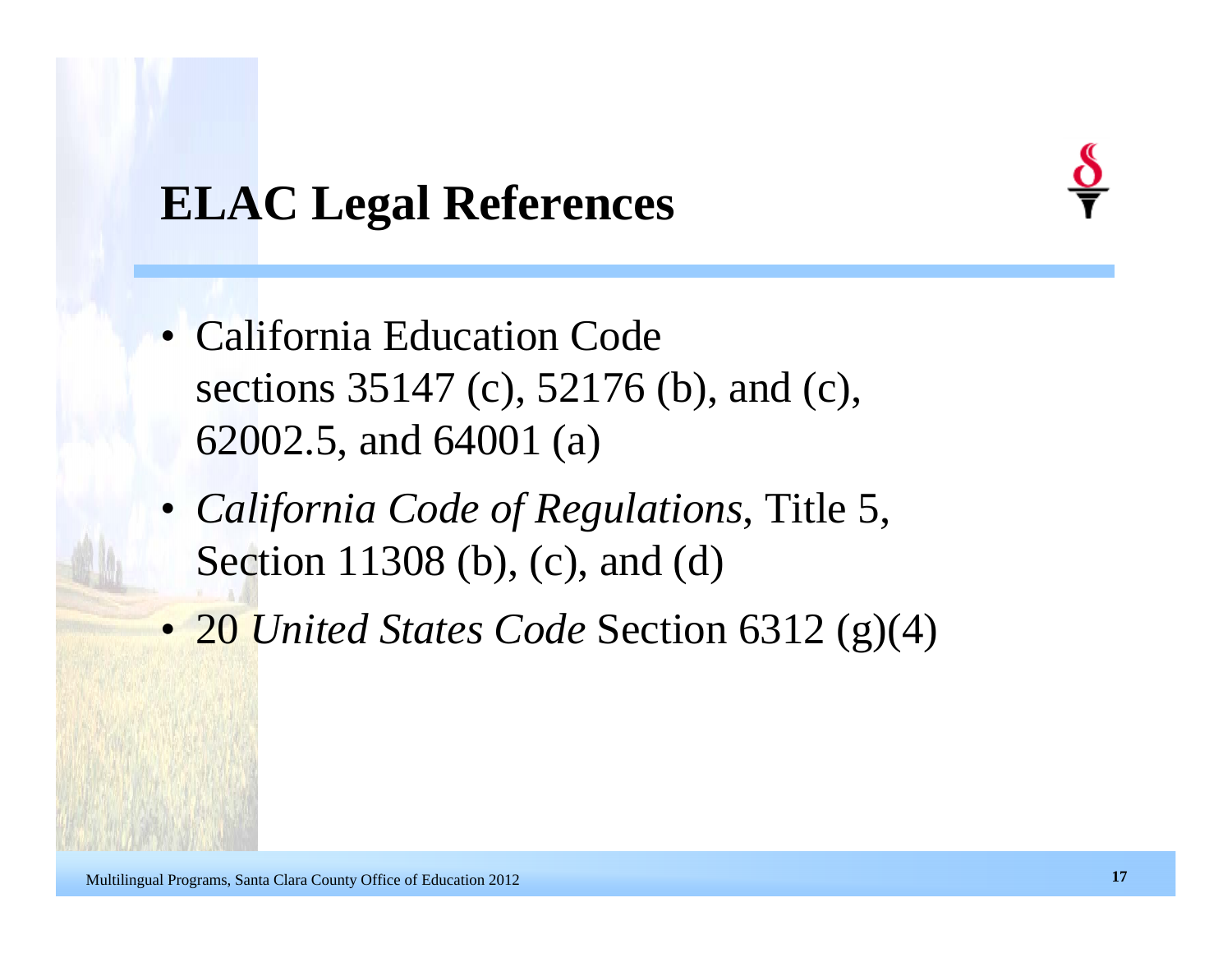### **ELAC Responsibilities**



The ELAC **advises** the school principal and staff on:

*The school's program and services for English learners* (i.e. instructional programs and interventions, school achievement data for English Learners, teacher, staff and parent training to meet the needs of English Learners).

The ELAC **advises** the School Site Council (SSC) on:

*The development of the Single School Plan for Student Achievement (SPSA).* The ELAC input is specially important for the EL Program (Section 3) and the Parent Involvement component of the SPSA.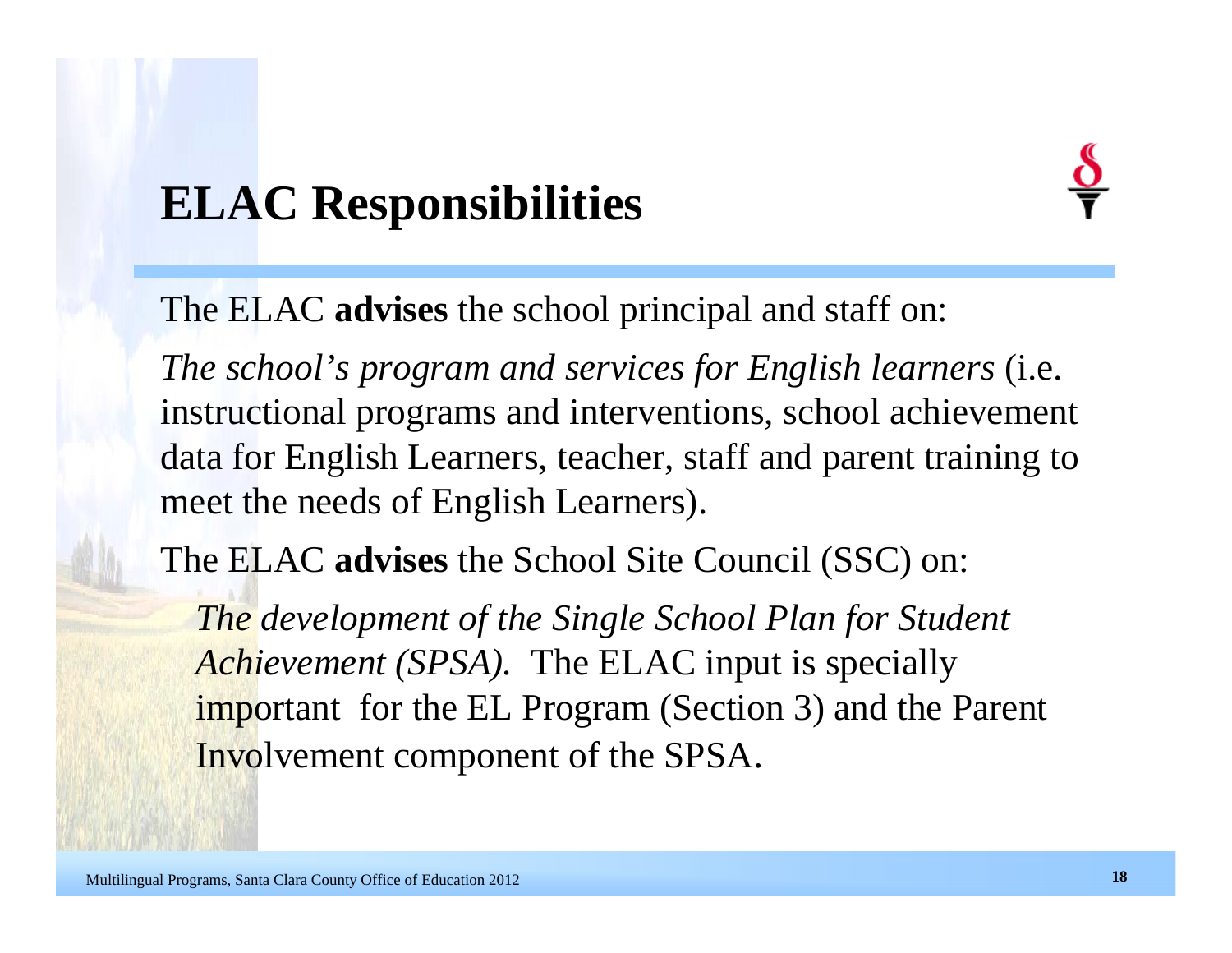### **ELAC Responsibilities**

### The ELAC **assists** in the following:

- *1. The school's needs assessment (ensure that EL parents input and perspective are included in this assessment).*
- *2. The school's annual language census as reflected in the CALPADS system.*
- *3. Efforts to make parents aware of the importance of regular school attendance*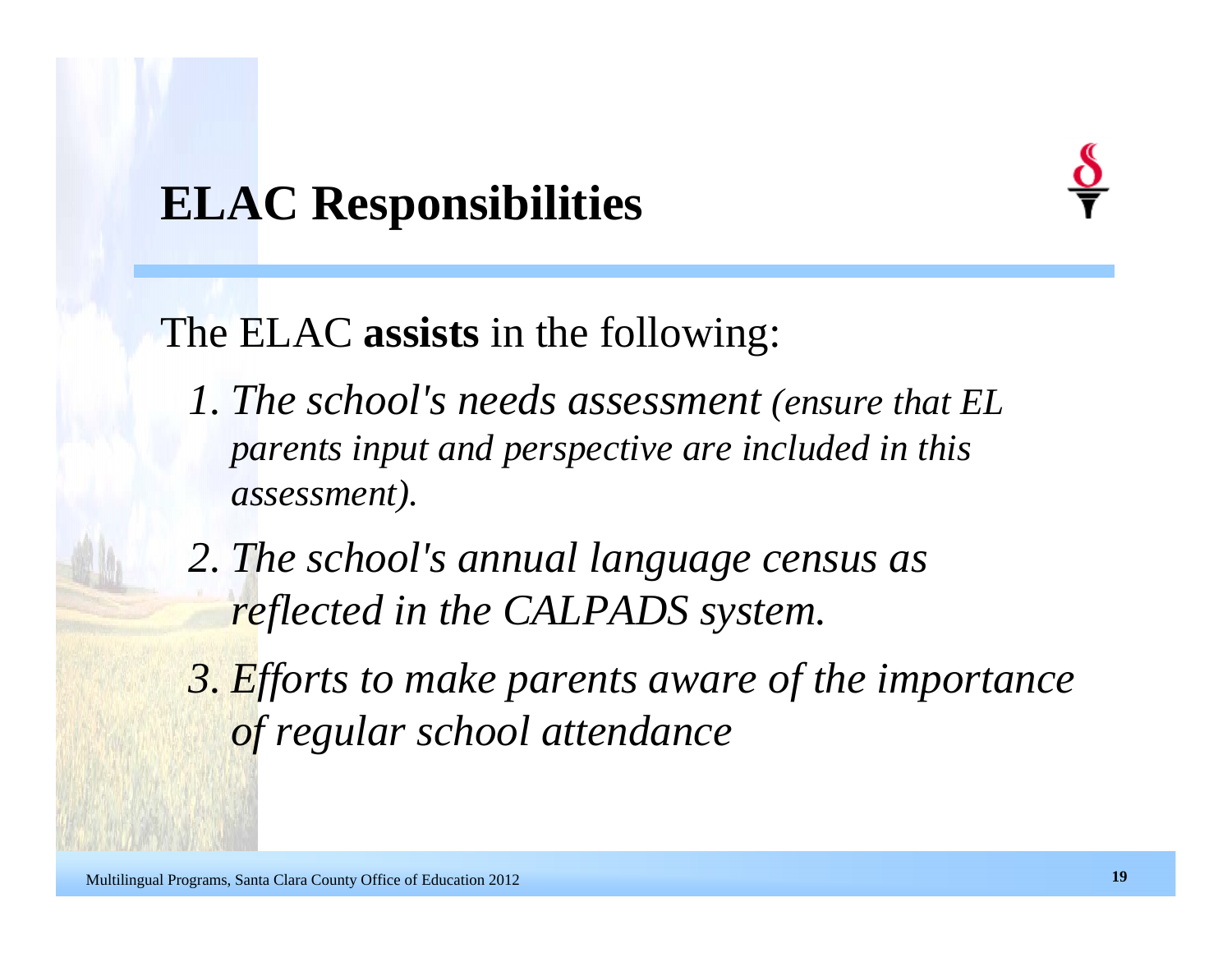# **ELAC Composition Requirements**

- 1. Each school with 21 or more EL students must have a functioning ELAC.
- 2. EL parents elect ELAC members. EL parents on ELAC must be at least same percentage as EL students in the school.
- 3. Other ELAC members an be parents/guardians, school staff, and/or community members.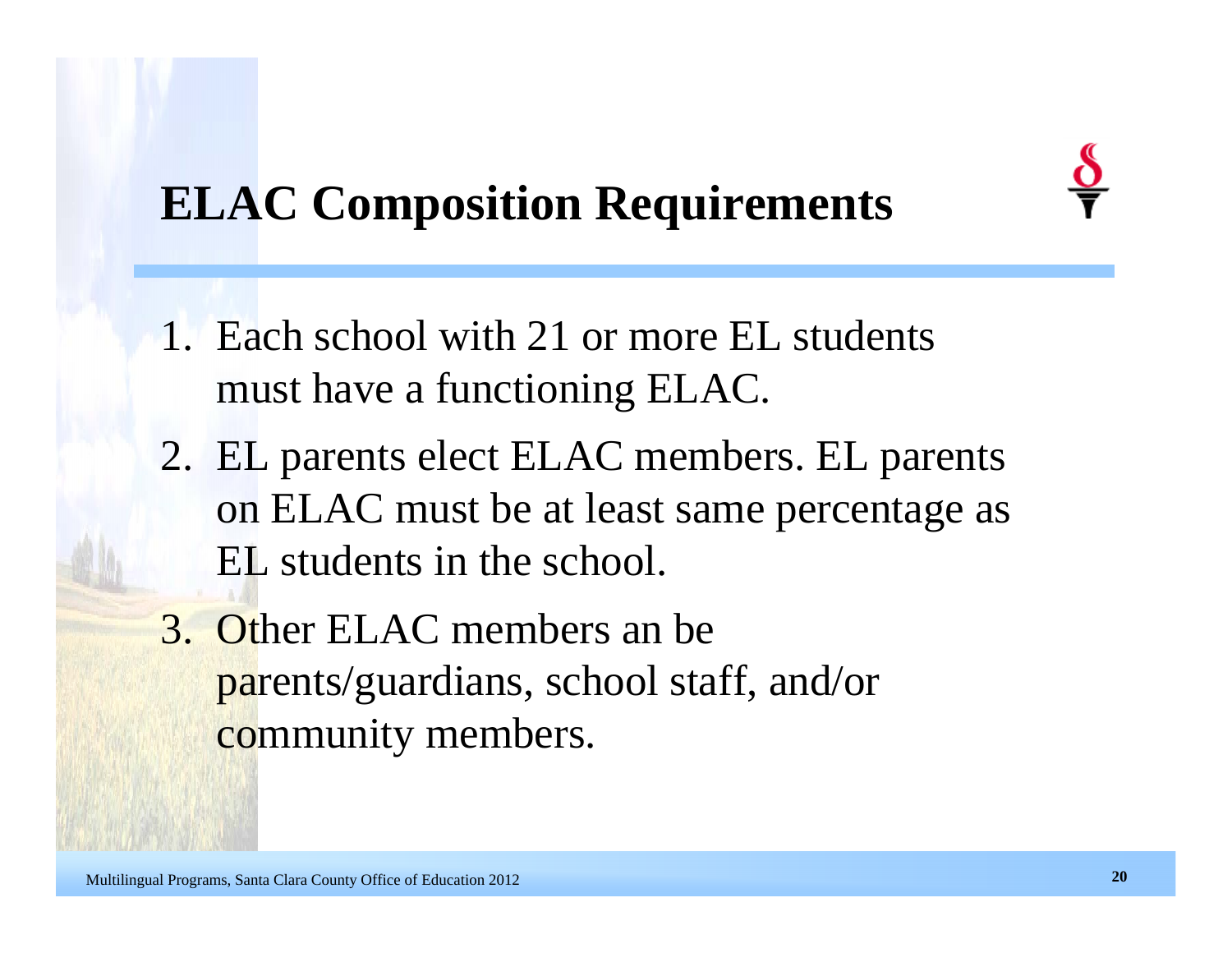### **ELAC Elections**

- 1. Parents or guardians of English learners must have an opportunity to elect the parent members to serve on the ELAC or subcommittee.
- 2. Each ELAC shall have the opportunity to elect at least one member to the District English Learner Advisory Committee (DELAC).
- 3. Districts with 31 or more ELACs may use a system of proportional or regional representation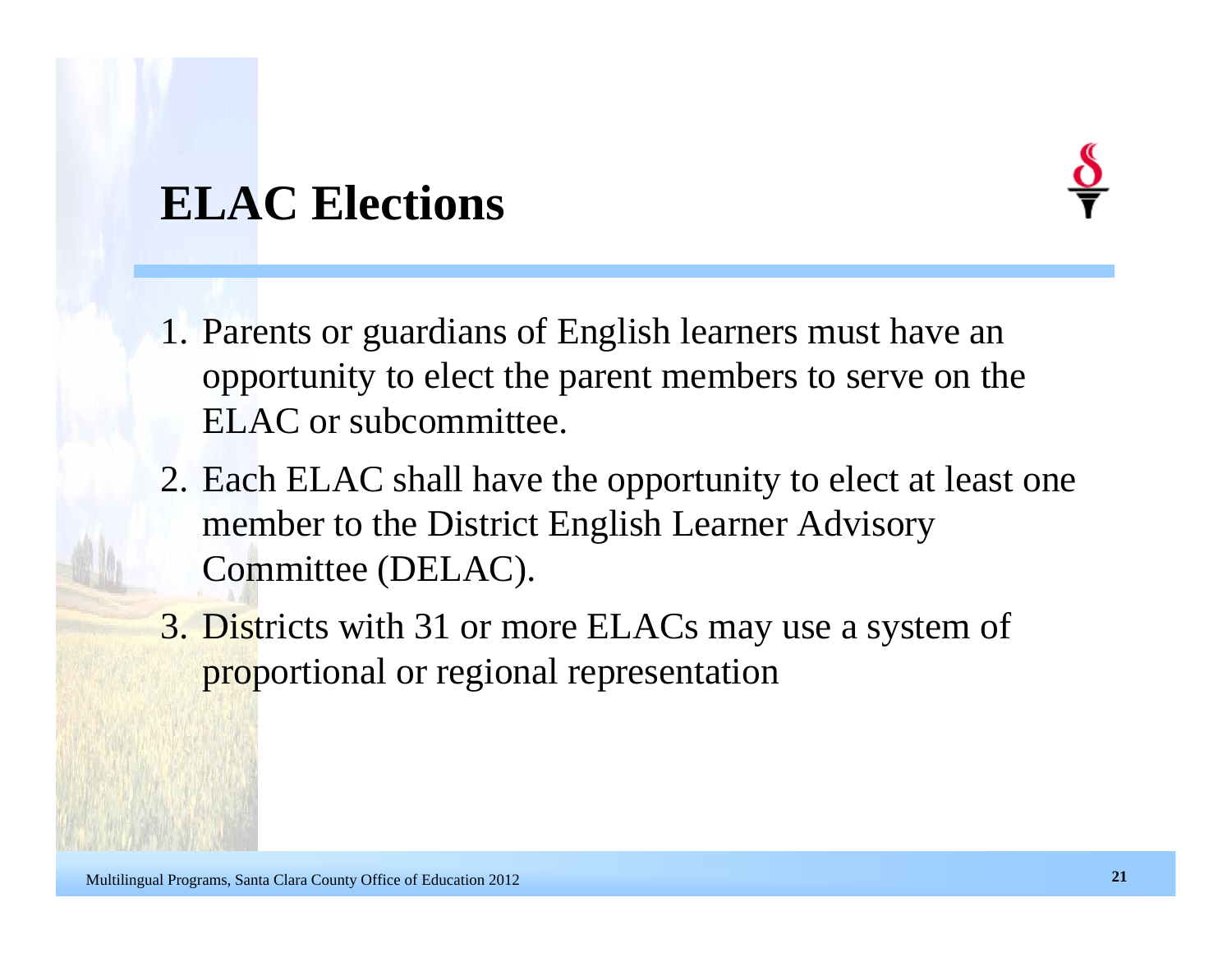# **ELAC Training**

The district shall provide for all ELAC members:

1.Appropriate training and materials to assist each member carry out his or her legally required advisory responsibilities.

2.Training planned in full consultation with ELAC members.

3.Economic Impact Aid-Limited English Proficient and/or district funds may be used to cover costs of training and attendance of ELAC members. This may include costs for child care, translation services, meals, transportation, training cost, and other reasonable expenses.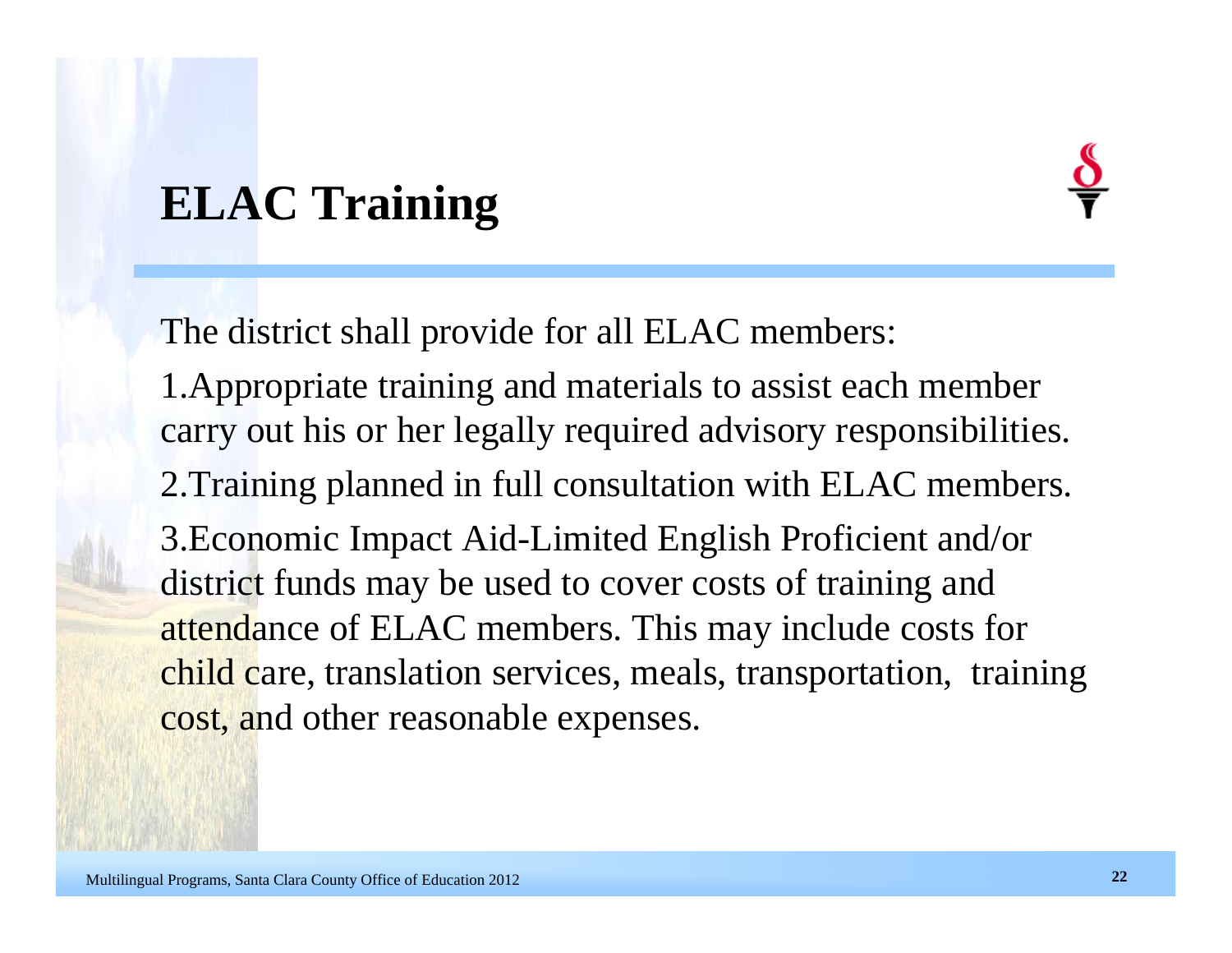### **ELAC Officer Duties**

The chairperson shall:

- *1. Preside at all meetings of the ELAC*
- *2. Sign all letters, reports and other communications of the ELAC*

The vice-chairperson shall:

- *1. Represent the chairperson or the ELAC assigned duties*
- *3. Substitute for the chairperson in his or her absence*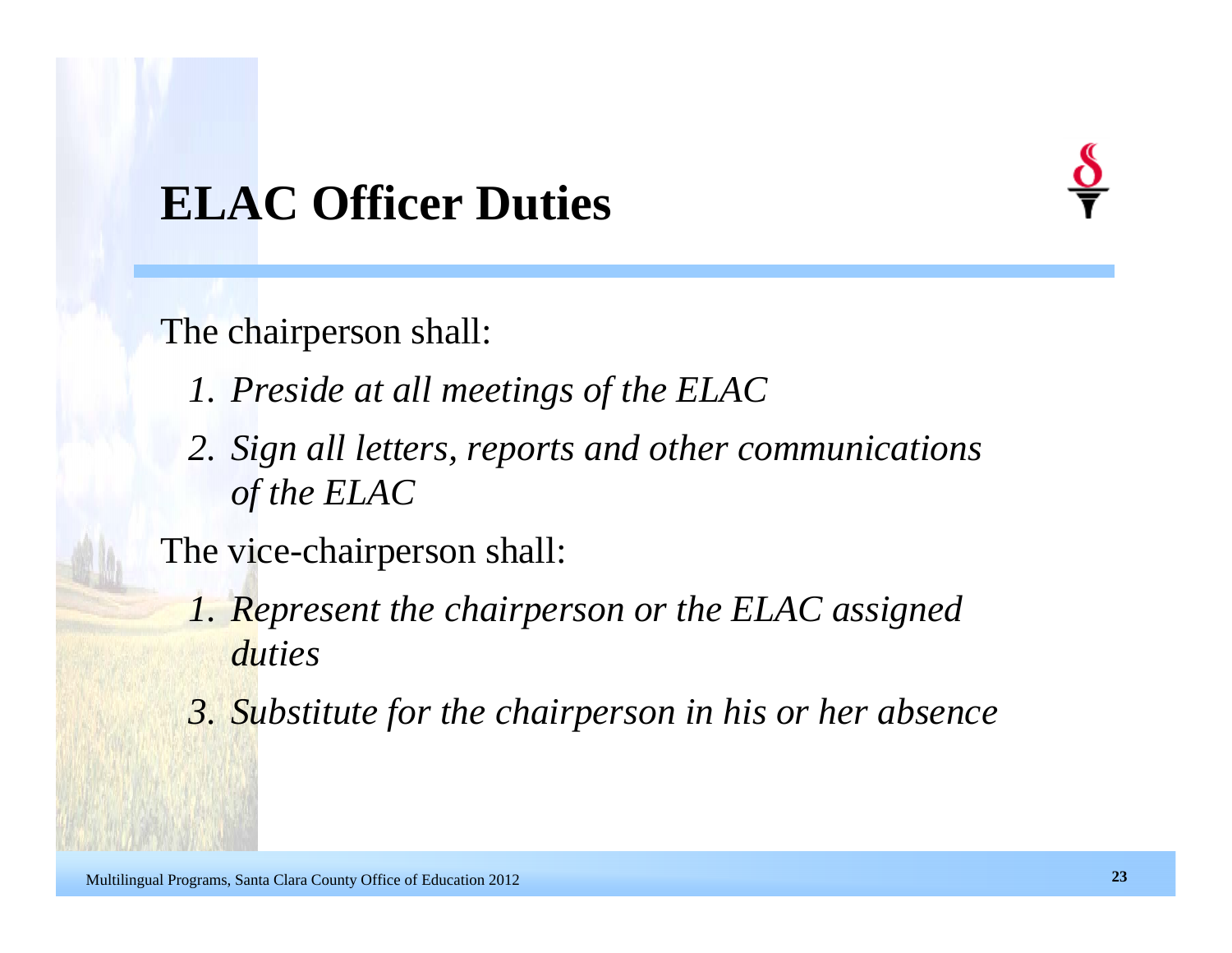### **ELAC Officer Duties**

The secretary shall:

- *1. Keep minutes of all regular and special meetings of the ELAC*
- *2. Promptly transmit to each of the ELAC members and DELAC chairperson copies of the minutes of ELAC meetings*
- *3. Serve as custodian of the ELAC records*
- *4. Maintain a list of the address, phone number, and term of office of each ELAC member*
- The DELAC representative shall:
	- *1. Attend all DELAC meetings*
	- *2. Receive input from the ELAC and share the information with the DELAC*
	- *3. Provide the ELAC with information from the DELAC meetings*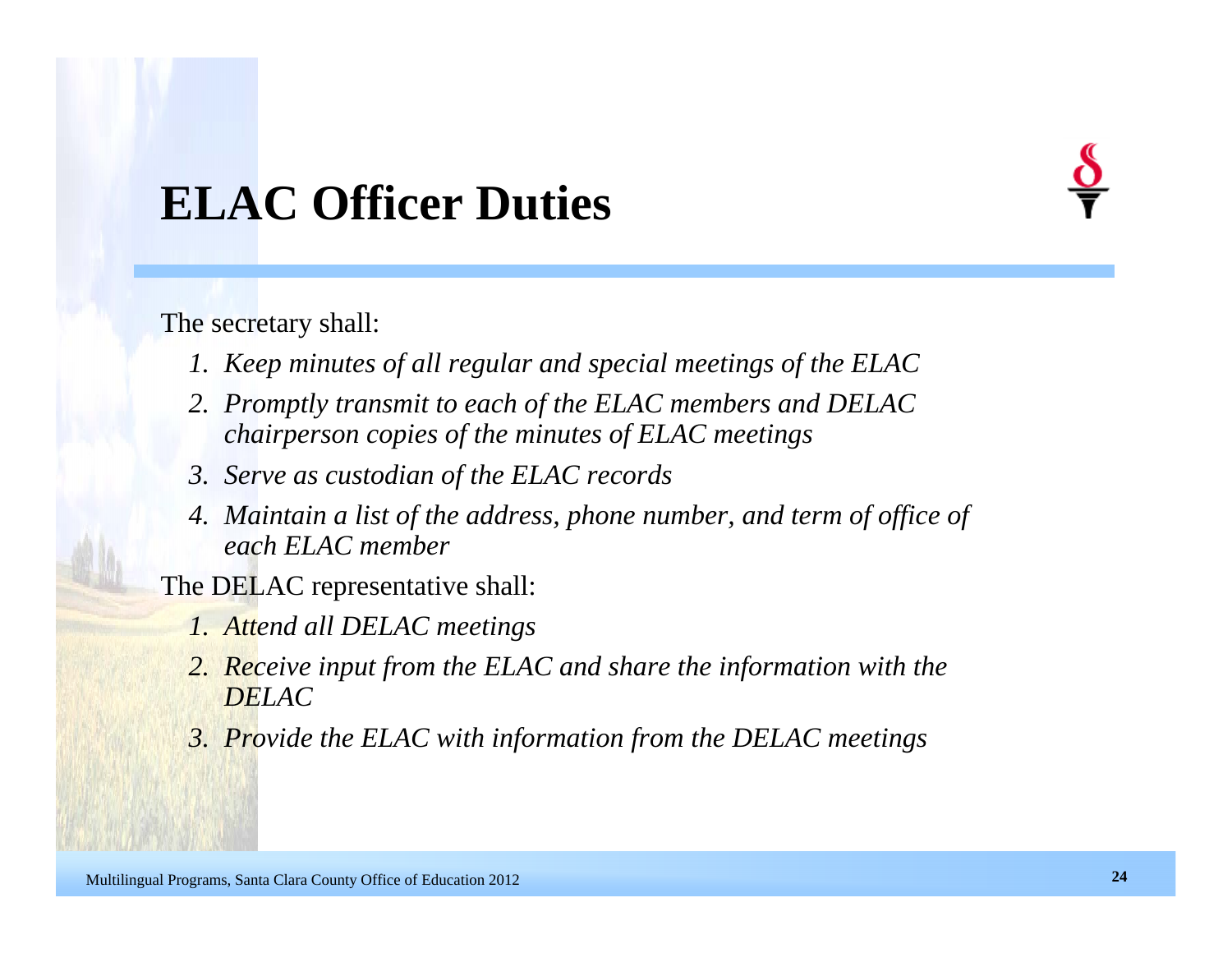# **Conducting the Meetings**

- 1. Set Norms of Interaction with the group.
- 2. Consult the Officers on the Agenda topics.
- 3. Have the sign-in sheet available.
- 4. Provide all necessary handouts, including the agenda and translations.
- 5. Members should bring their printed materials such as the bylaws.
- 6. Designate facilitators such as time-keeper, note-taker (meeting minutes are required by FPM)
- 7. Establish a protocol for running the meetings and get feedback from participating parents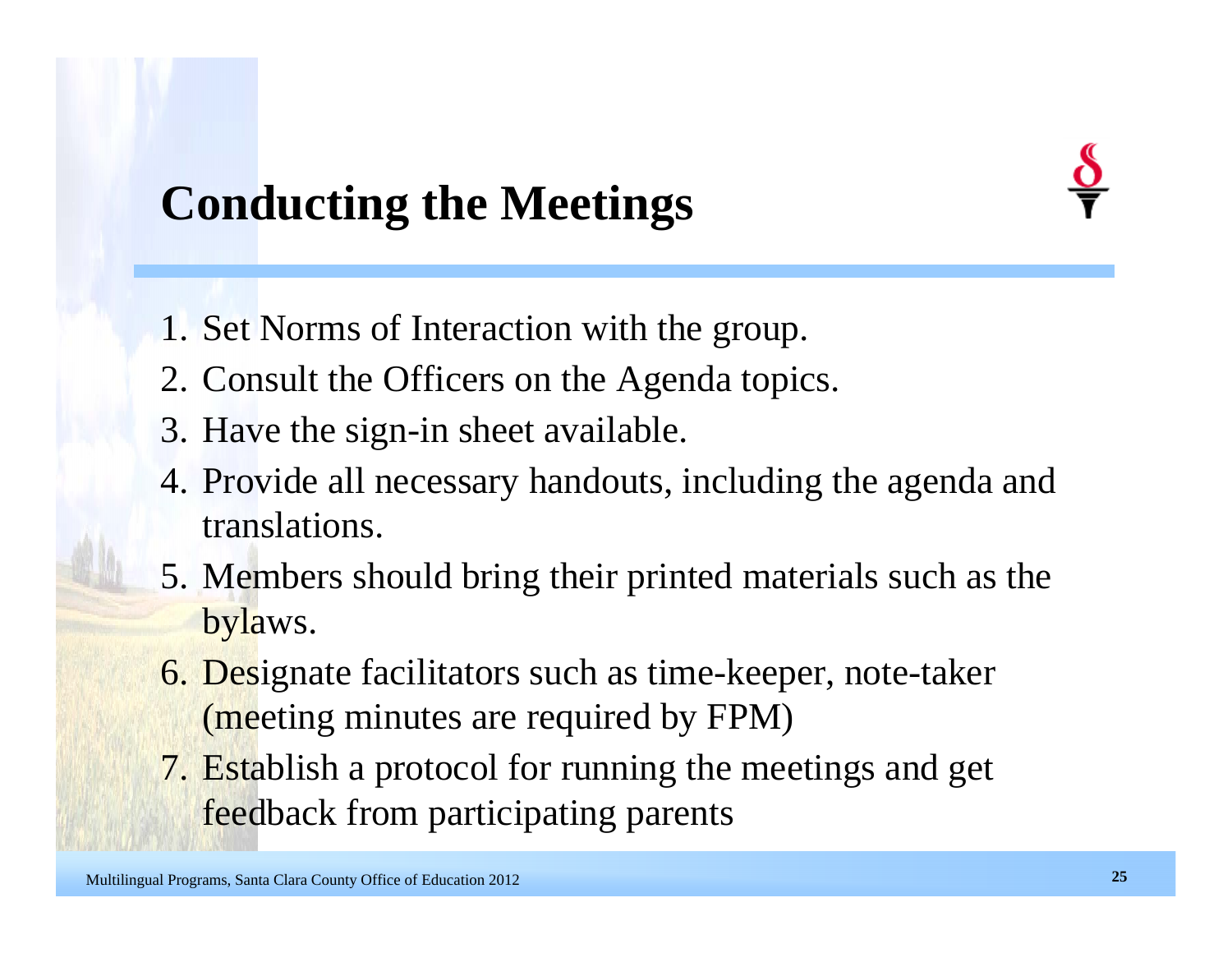### **Characteristics of an Effective ELAC**

- 1. Has clear understanding of purposes.
- 2. Meets on a regular basis.
- 3. Plans ahead in conjunction with the Principal or his/her Designee.
- 4. Communicates with principal, staff, School Site Council (SSC) and school community.
- 5. Develops by-laws, agendas and minutes.

DELAC/ELAC Trainer of Trainers Manual, San Diego County Office of Education, 2005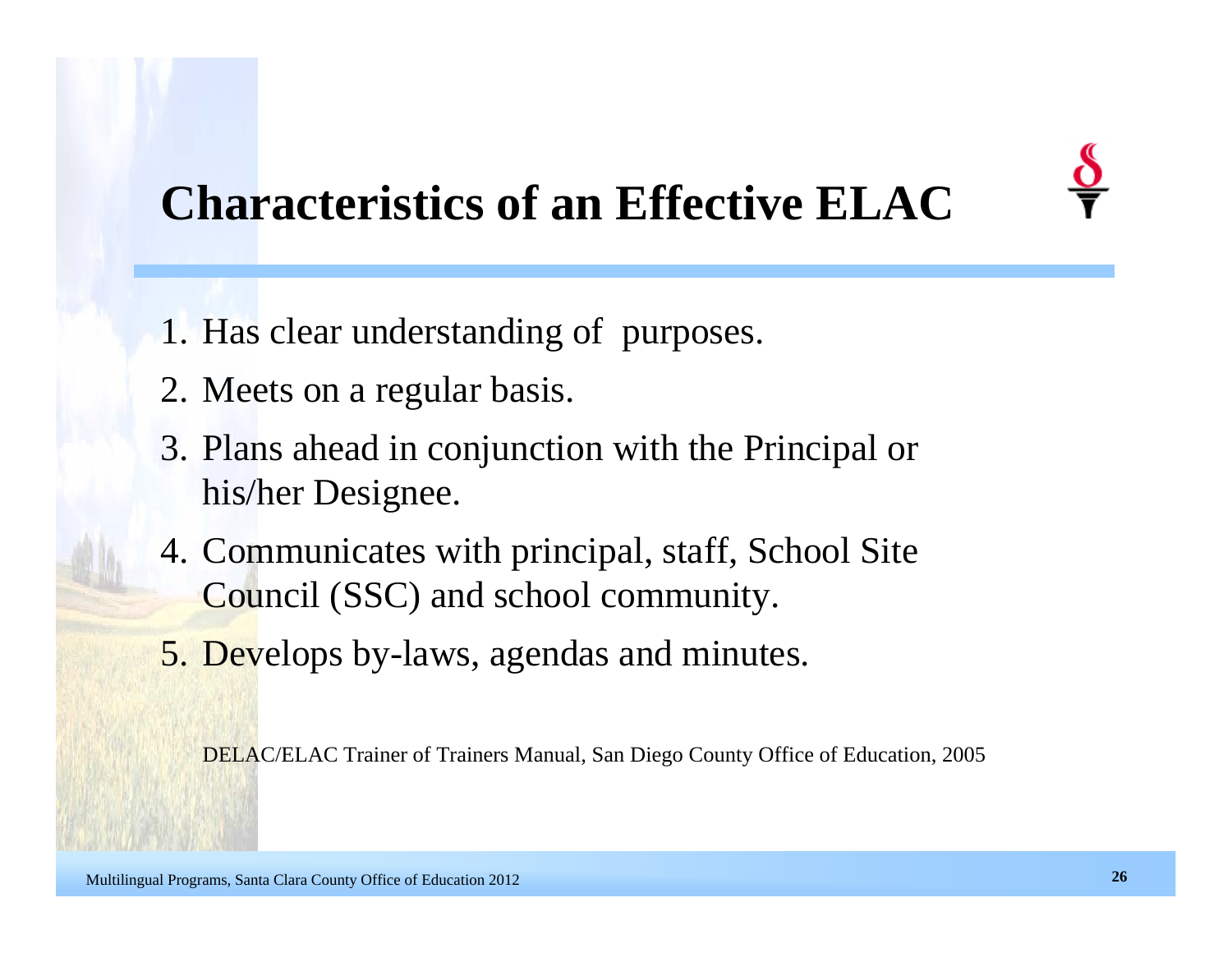### **ELAC Follow-Up**



• Provides (orally and /or in writing) specific recommendations to the DELAC in regards to the needs of their school.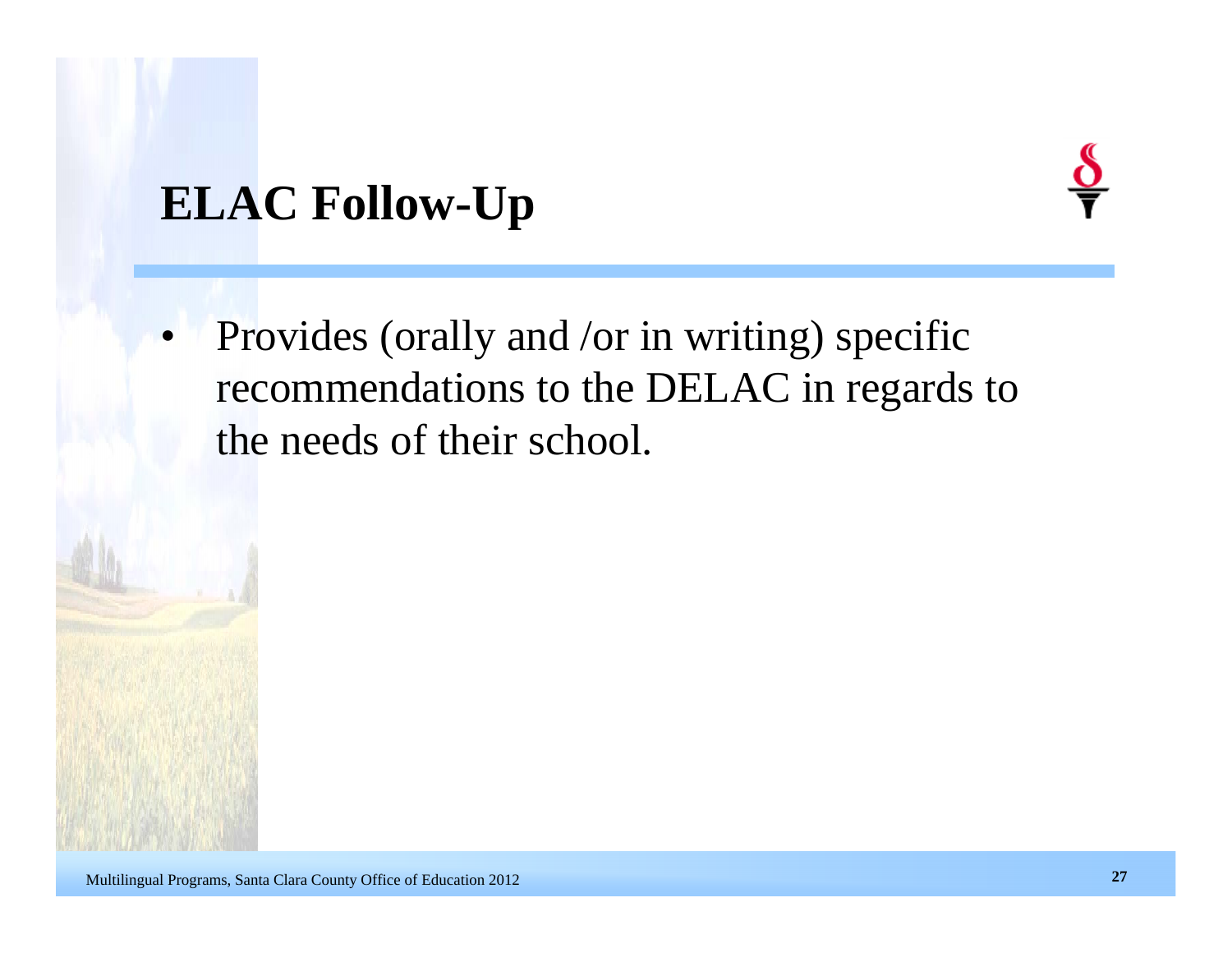# **D/ELAC Requirements**

*California ED Code/Section 35147-(SB 355 Greene)*

- 1. Meetings must be open to the public and allow for public input.
- 2. Meeting notice and agenda must be posted at least 72 hours before the meeting.
- 3. Notice and agenda must be posted at the school site or other appropriate place accessible to the public.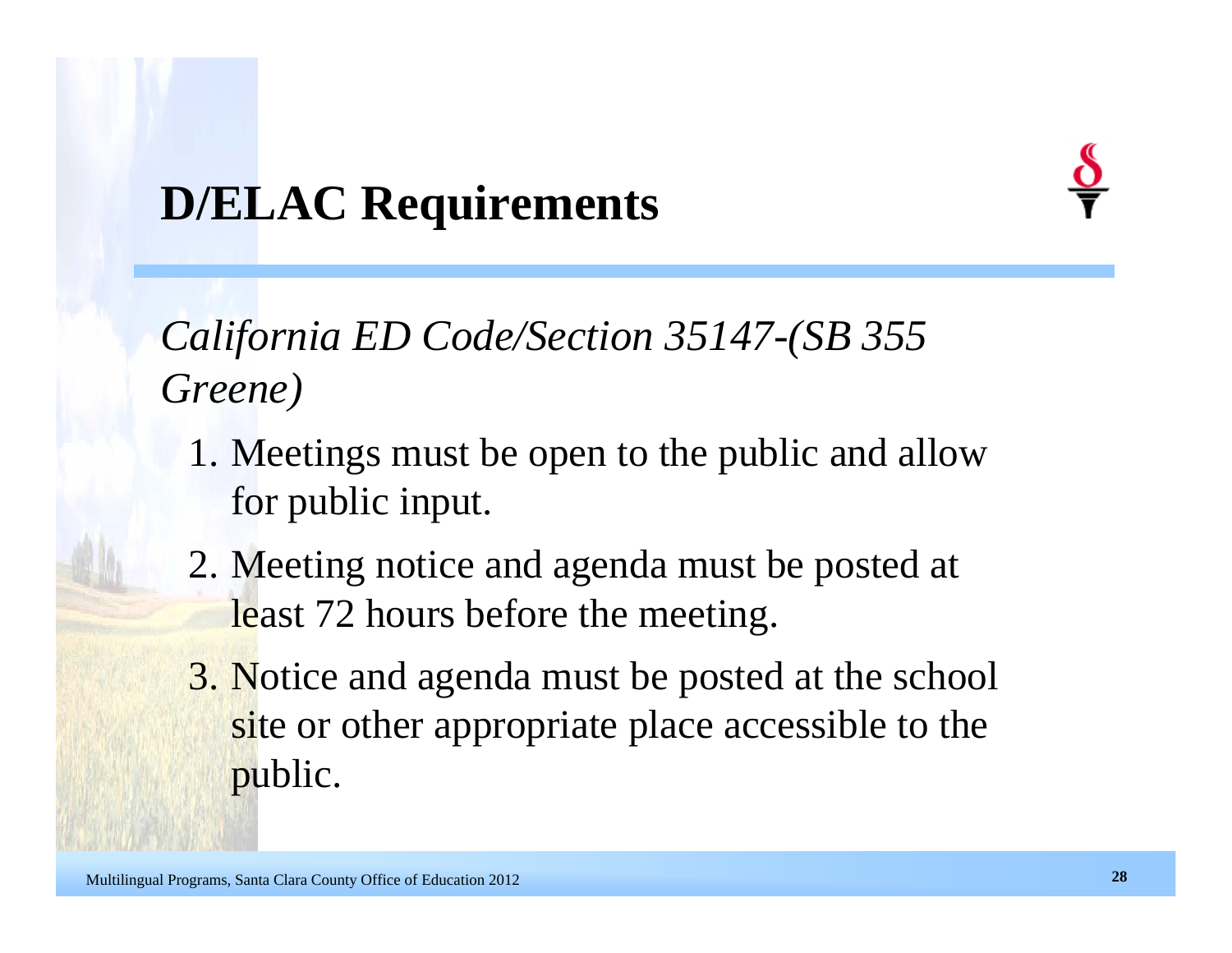# **D/ELAC Requirements**

- 4. Notice of meeting and agenda must include date, time, and location of meeting and the items to be discussed or acted upon.
- 5. Action cannot be taken on items not posted on agenda, UNLESS an unanimous vote finds a need for immediate action.
- 6. The public must be provided access to all materials discussed and/or distributed at the meeting.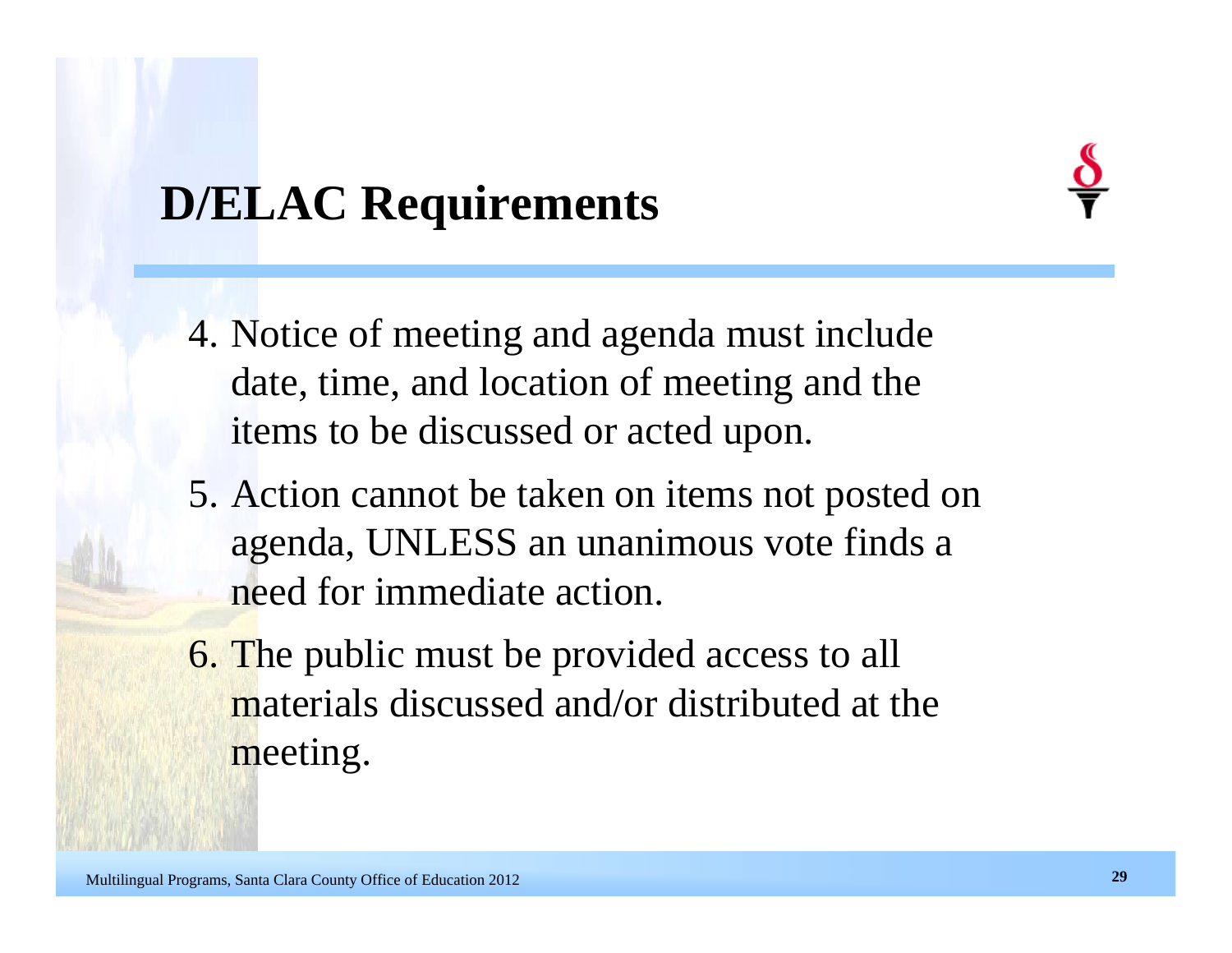

### **Sample D/ELAC Meeting Agenda**

The chairperson and the principal/EL coordinator jointly develop the agenda.

### **Contents of the Agenda**

- I. Call the Meeting to Order
- II. Roll Call of Members
- III. Call for Any Additions/Deletion of Agenda Items
- IV. Reading and Approval of the Minutes
- V. Reports of Officers, Standing and Special Committees
- VI. Public Comment
- VII. Unfinished Business
- VIII. New Business
- IX. Adjournment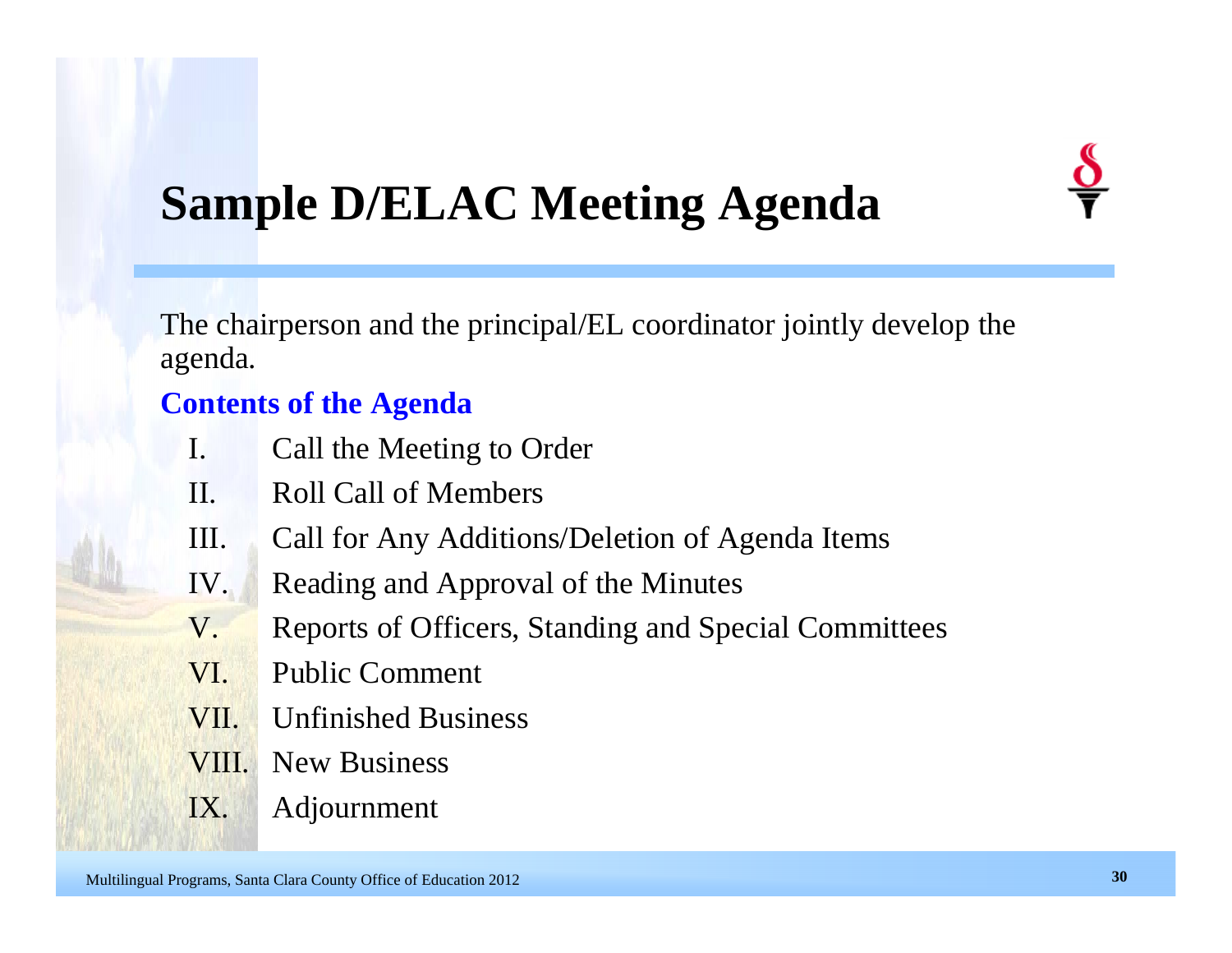

### **Parent Involvement Strategies**

- 1. Plan meeting at a time most parents can attend.
- 2. Have an agenda with specific business to complete and parent/member training opportunities.
- 3. Have a dinner or "lunches" (social gatherings).
- 4. Have door prizes (books, magazines) and childcare.
- 5. Have a student/guest/teacher perform.
- 6. Have teachers share or recognize students
- 7. Have parents share.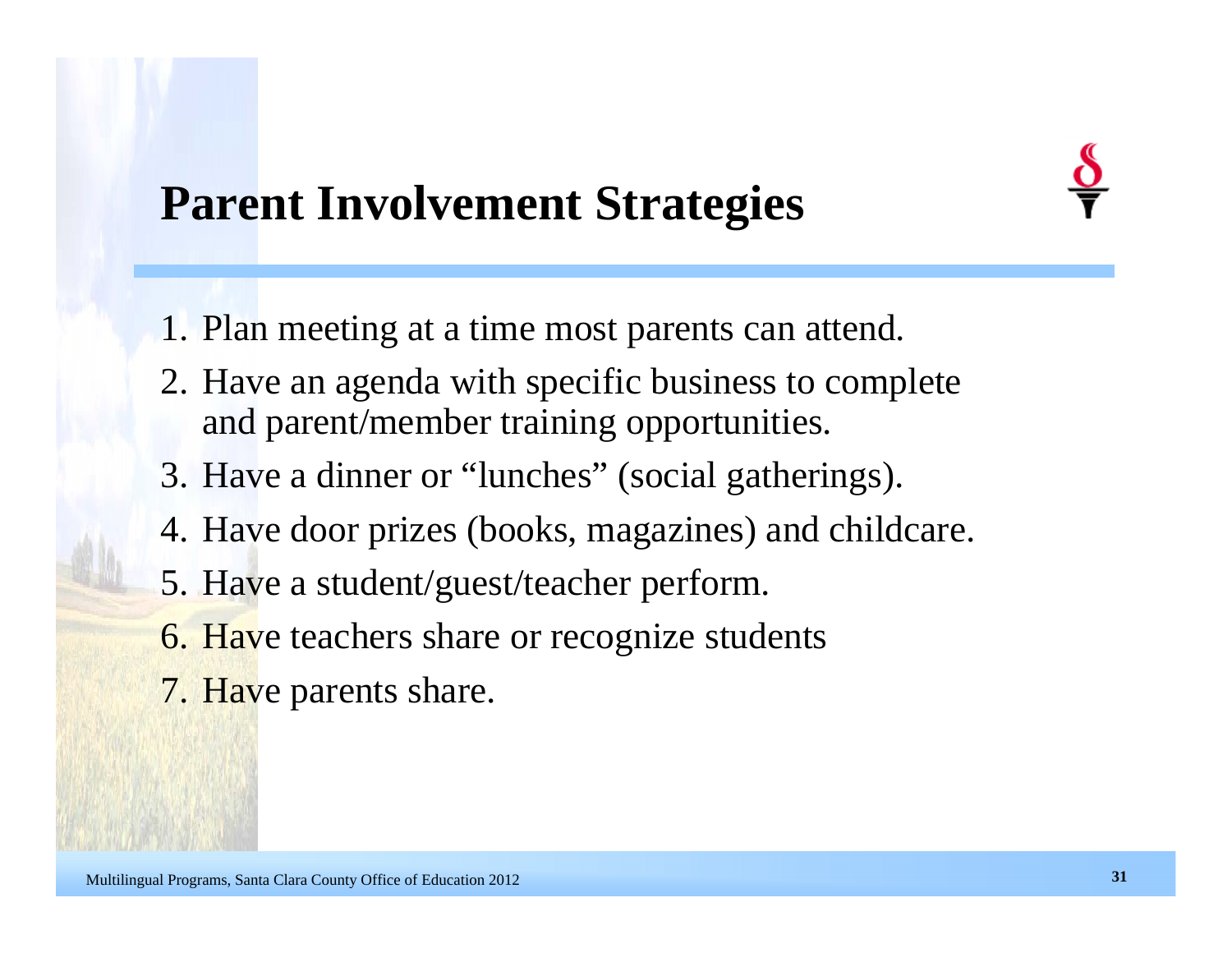### **Resources**



1. California English Language Development Test (CELDT) Information for Parents and Guardians

<http://www.cde.ca.gov/ta/tg/el/documents/celdtinfobroch12-11.pdf> Spanish

Version[http://www.cde.ca.gov/ta/tg/el/documents/celdtinfoguide1112.pd](http://www.cde.ca.gov/ta/tg/el/documents/celdtinfoguide1112.pdf)  [f#search=CELDT%20Guide&view=FitH&pagemode=none](http://www.cde.ca.gov/ta/tg/el/documents/celdtinfoguide1112.pdf)

- 2. DataQuest <http://dq.cde.ca.gov/dataquest/>
- 3. English Learners in California Frequently Asked Questions, CDE <http://www.cde.ca.gov/sp/el/er/documents/elfaq.doc>